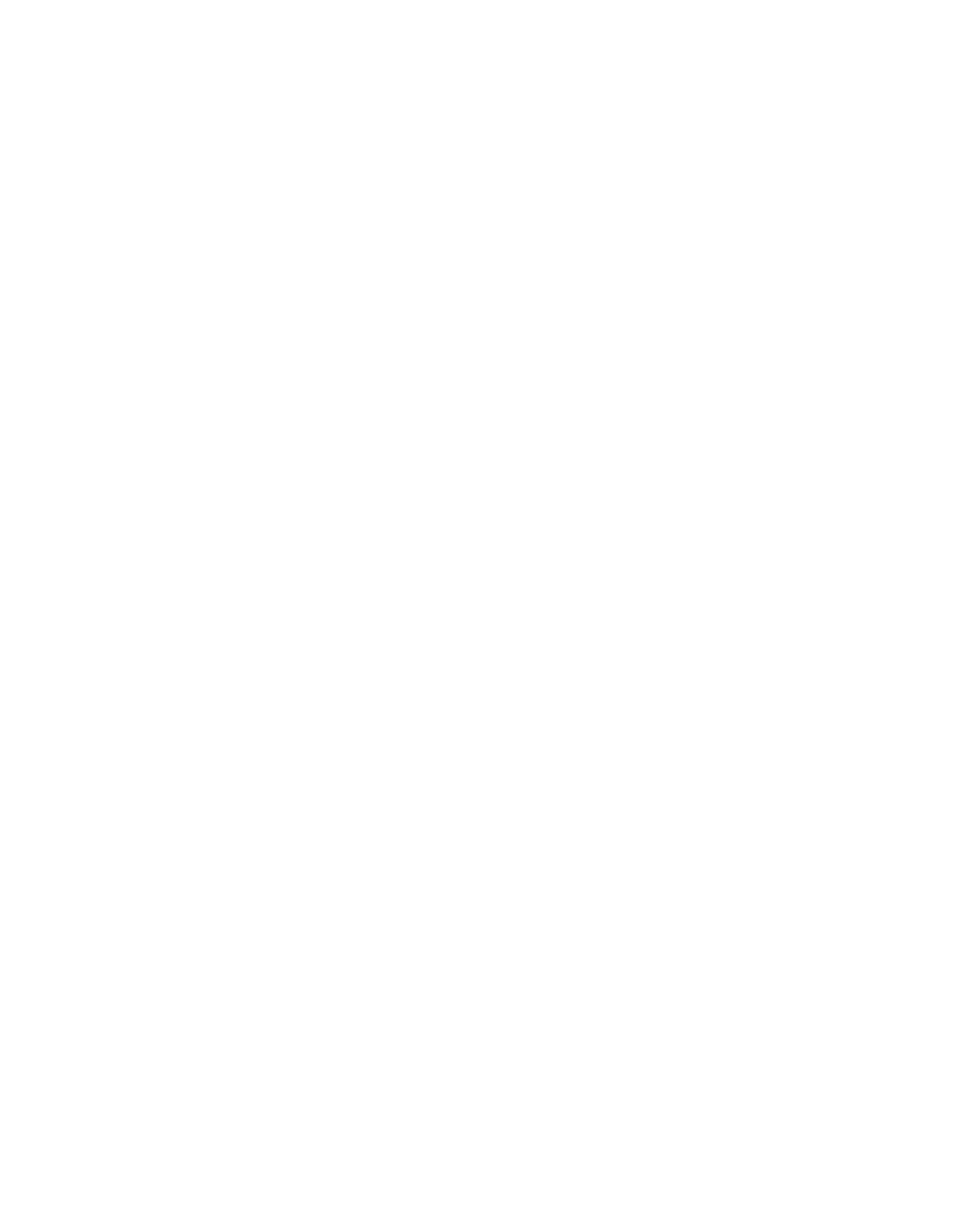

# **TABLE OF CONTENTS**

#### **Section Title**

#### Page

| 1                                                                      |  |
|------------------------------------------------------------------------|--|
| 1.1                                                                    |  |
| 1.2                                                                    |  |
| 1.3                                                                    |  |
| 2 <sup>1</sup>                                                         |  |
| 2.1                                                                    |  |
| 2.2                                                                    |  |
| 3                                                                      |  |
| 4                                                                      |  |
| 4.1                                                                    |  |
| 4.1.1                                                                  |  |
| 4.1.2                                                                  |  |
| 4.1.3                                                                  |  |
| 4.1.4                                                                  |  |
|                                                                        |  |
| 4.2.1                                                                  |  |
| 4.2.1.1<br>4.2.1.2                                                     |  |
| 4.2.1.3                                                                |  |
| 4.2.1.4                                                                |  |
| DC Transmitter with relay to Power Supply only (Optional)11<br>4.2.1.5 |  |
| 4.2.1.6                                                                |  |
| 4.2.1.7                                                                |  |
| 4.2.1.8                                                                |  |
| 4.2.2                                                                  |  |
| 4.3                                                                    |  |
| 4.3.1                                                                  |  |
| 4.3.2                                                                  |  |
| 4.3.3                                                                  |  |
| 5                                                                      |  |
| 5.1<br>5.1.1                                                           |  |
| 5.1.2                                                                  |  |
| 5.1.3                                                                  |  |
| 5.2                                                                    |  |
| 5.2.1                                                                  |  |
| 5.2.2                                                                  |  |
| 5.3                                                                    |  |
| 6                                                                      |  |
| 6.1                                                                    |  |
| 6.2                                                                    |  |
| 6.3                                                                    |  |
| 6.3.1                                                                  |  |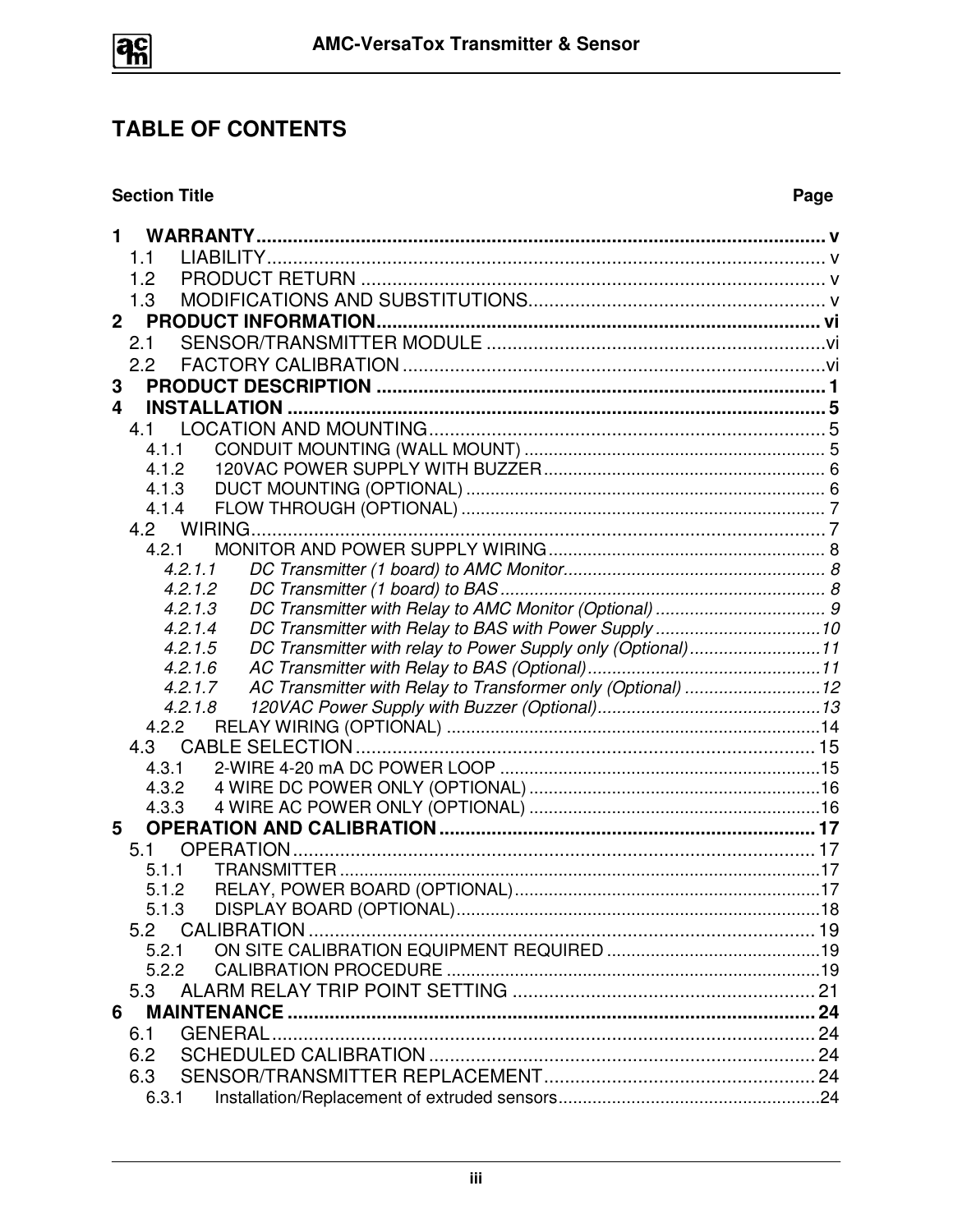

### **FIGURES**

| Figure 4-7 DC Transmitter with Relay to BAS with own Power Supply11<br>Figure 5-1 Calibration Procedure |  |
|---------------------------------------------------------------------------------------------------------|--|
|                                                                                                         |  |
|                                                                                                         |  |
|                                                                                                         |  |
|                                                                                                         |  |
|                                                                                                         |  |
|                                                                                                         |  |
|                                                                                                         |  |
|                                                                                                         |  |
|                                                                                                         |  |
|                                                                                                         |  |
|                                                                                                         |  |
|                                                                                                         |  |
|                                                                                                         |  |
|                                                                                                         |  |
|                                                                                                         |  |
|                                                                                                         |  |
|                                                                                                         |  |
|                                                                                                         |  |
|                                                                                                         |  |
|                                                                                                         |  |
|                                                                                                         |  |
|                                                                                                         |  |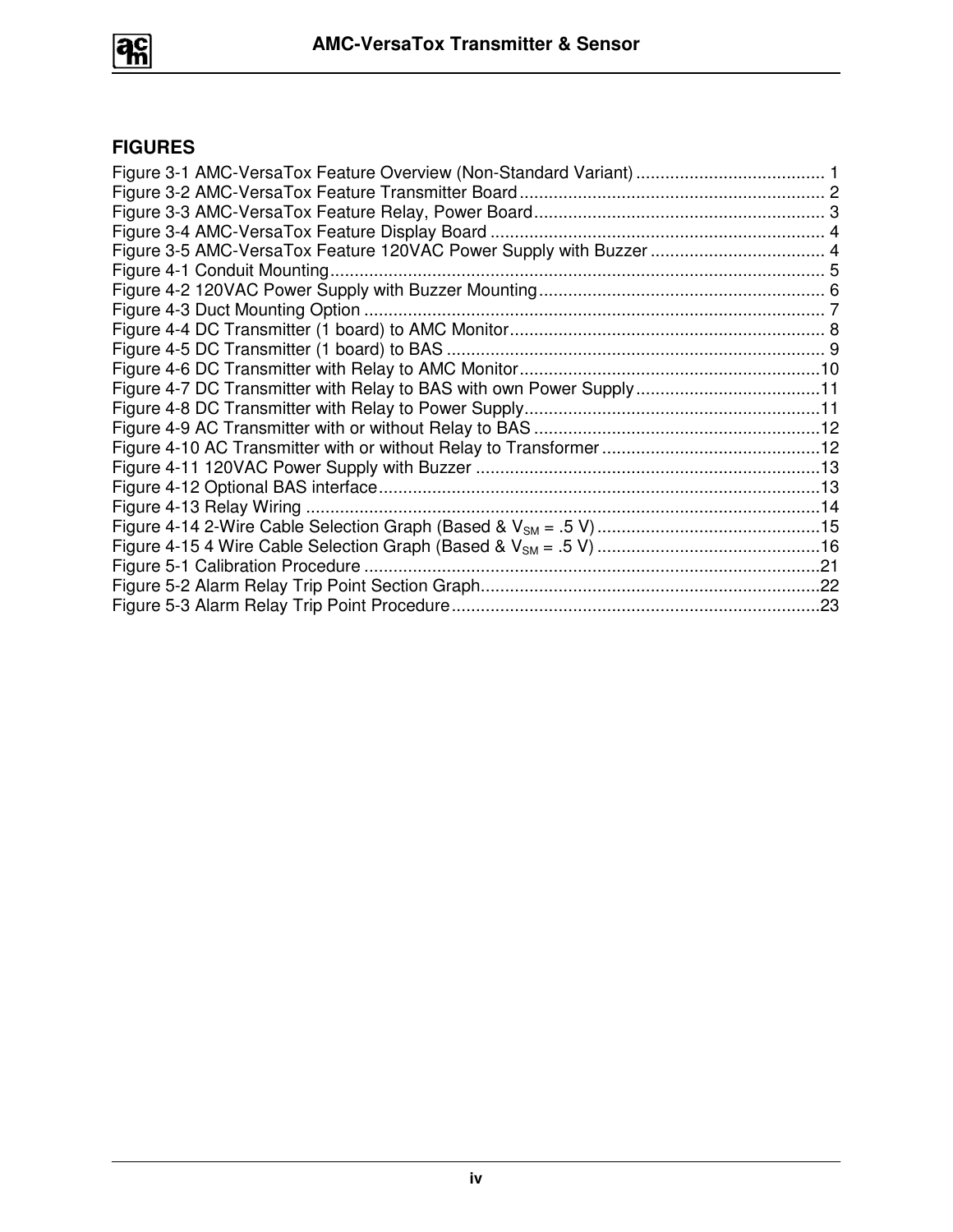

# 1 WARRANTY

The AMC-VersaTox transmitter is warranted against defects in material and workmanship for a period of two years from date of delivery. Maintenance items are not warranted. During the warranty period, The Armstrong Monitoring Corporation will repair or replace components that prove to be defective in the opinion of AMC. Any equipment deemed to be defective by the user should be returned to The Armstrong Monitoring Corporation for evaluation (see product return below). **Site visits by Armstrong personnel, to evaluate/repair equipment, are not covered by this warranty.** AMC is not liable for auxiliary interfaced equipment, nor for consequential damage. This warranty shall not apply to any product, which has been modified in any way, which has been repaired by any other party other than a qualified technician or authorized AMC representative, or when failure is due to misuse or conditions of use.

**Note:** extended warranty mail in calibration programs are available (please call 1-800-465- 5777).

## **1.1 LIABILITY**

All AMC products must be installed and maintained according to instructions. Only qualified personnel should install and maintain the equipment.

AMC shall have no liability arising from auxiliary interfaced equipment, for consequential damage, or the installation and operation of this equipment. AMC shall have no liability for labour or freight costs, or any other costs or charges in excess of the amount of the invoice for the products.

THIS WARRANTY IS IN LIEU OF ALL OTHER WARRANTIES, EXPRESSED OR IMPLIED, AND SPECIFICALLY THE WARRANTIES OF MERCHANTABILITY AND FITNESS FOR A PARTICULAR PURPOSE. THERE ARE NO WARRANTIES THAT EXTEND BEYOND THE DESCRIPTION ON THE FACE THEREOF.

## **WARNING**

**CHECK TO ASSURE THE WORKING AREA IS FREE FROM HAZARDS DURING INSTALLATION OR WHEN PERFORMING MAINTENANCE, AND USE PROPER PRECAUTIONS.** 

## **1.2 PRODUCT RETURN**

All products returned for warranty or service should be shipped by prepaid freight. Please obtain a Return Material Authorization (RMA) number from AMC prior to shipping and ensure this RMA number is clearly visible on the outside of the shipping container. Material shipped without RMA will be rejected and returned. All products returned to the client will be shipped by freight collect.

## **1.3 MODIFICATIONS AND SUBSTITUTIONS**

Due to an ongoing development program, AMC reserves the right to substitute components and change specifications at any time without incurring any obligations.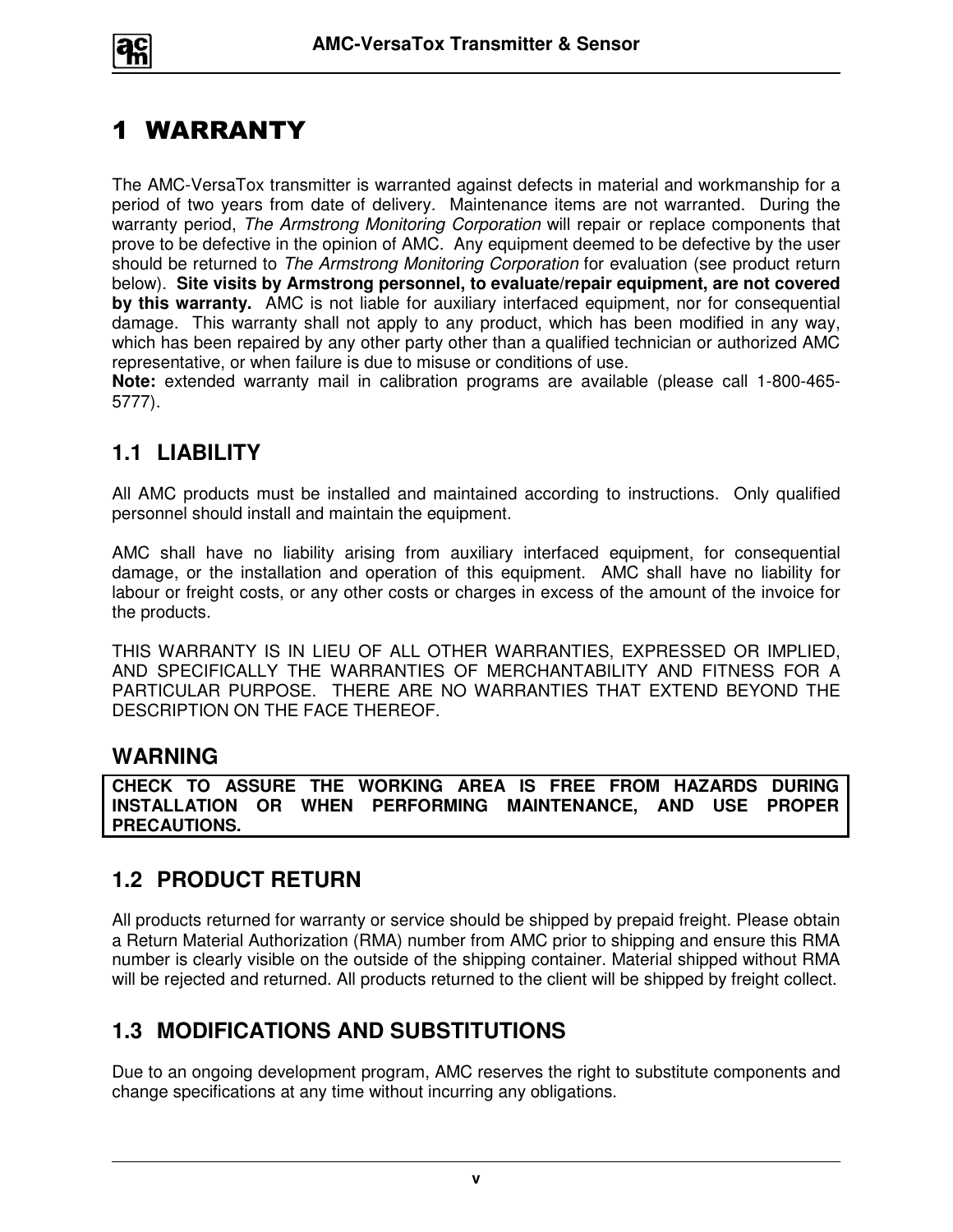

# 2 PRODUCT INFORMATION

## **2.1 SENSOR/TRANSMITTER MODULE**

|                       | 2 Wire 12 to 24 VDC @ 30 mA $\Box$                              |  |  |  |  |  |
|-----------------------|-----------------------------------------------------------------|--|--|--|--|--|
|                       | 4 Wire 14 to 24 VDC @ 100 mA $\Box$<br>Or 12 to 24 VAC @ 100 mA |  |  |  |  |  |
|                       |                                                                 |  |  |  |  |  |
| Operating Temperature | -20° to 50° C<br>0° to 40° C (120VAC Plug-in Power Supply)      |  |  |  |  |  |
|                       | 0.9 to 1.1 atm                                                  |  |  |  |  |  |
|                       | 15 to 85% RH, non-condensing                                    |  |  |  |  |  |
|                       | Linear to the concentration of gas                              |  |  |  |  |  |
|                       | SPST 0.50A @ 125 VAC, 1A @ 24 VDC                               |  |  |  |  |  |

## **2.2 FACTORY CALIBRATION**

| Gas Concentration at 20 mA Signal |  |
|-----------------------------------|--|
| Calibration Adapter Part Number   |  |

#### **Note:**

**All Armstrong Monitoring systems must be installed and maintained according to instructions to assure proper operation. Only qualified technicians should install and maintain the equipment. For re-calibration extended warranty program information please call 1-800-465-5777.**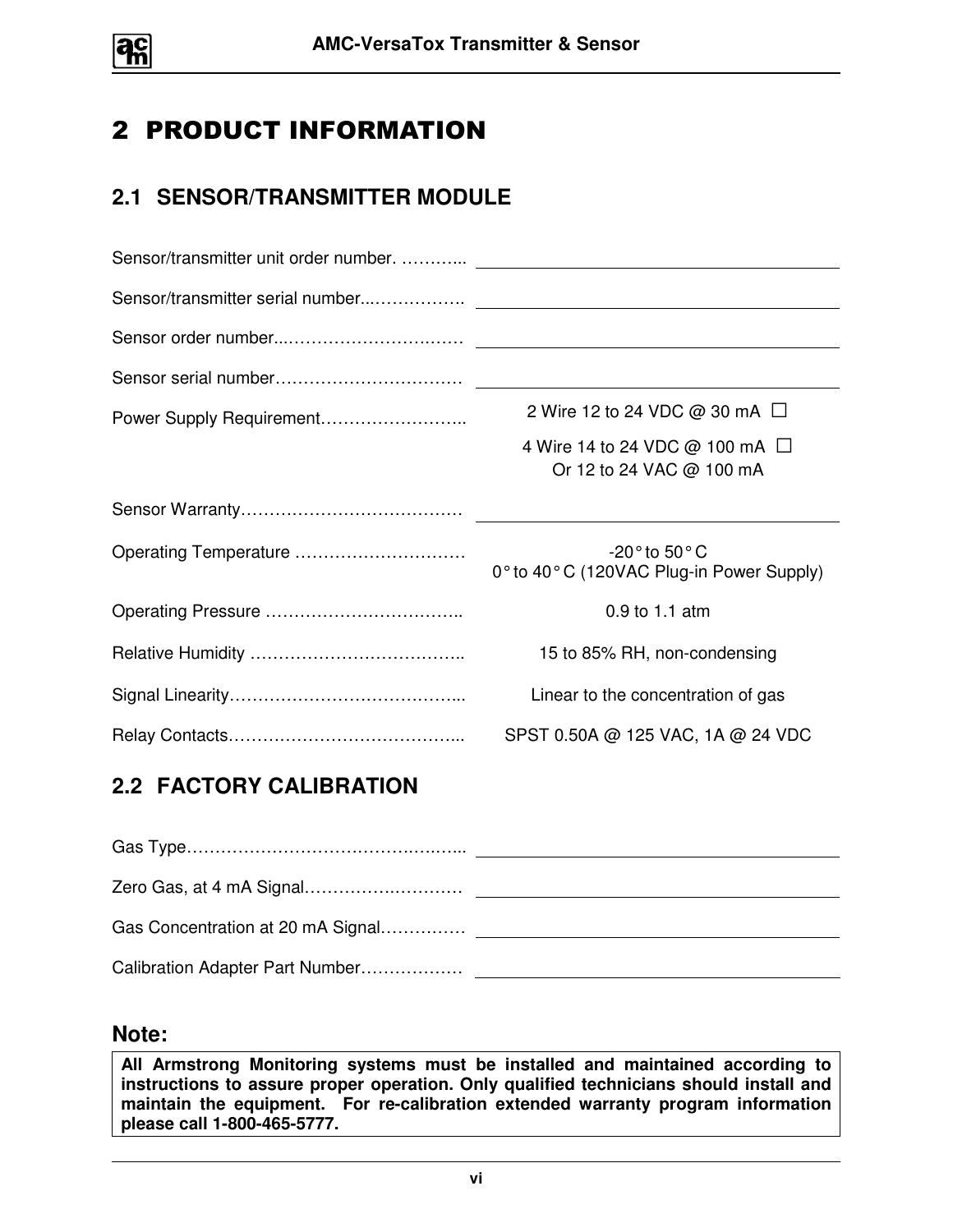

# 3 PRODUCT DESCRIPTION

The AMC-VersaTox sensor/transmitter unit is designed to provide continuous, reliable surveillance of surrounding air for the target gas listed in the Factory Settings (Section 2.2). This unit is powered by either AC or DC power source and provides a 4-20 mA, variable current signal, which is proportional to the gas concentration detected. Optional gas concentration digital display is available as well as a built-in alarm relay contacts. An optional 120VAC plug in power supply is also available with a relay controlled buzzer. Each sensor/transmitter unit is factory calibrated, and is ready for field installation and operation.

Each sensor module features alarm indicators, adjustment trimmers and connection terminal blocks, as listed and described below.

#### **Overview:**

- 1. HOUSING: ABS plastic
- 2. TRANSMITTER BOARD: 4-20 mA transmitter with integral sensor

DC

- 3. RELAY, POWER BOARD (OPTIONAL):
- 4. DISPLAY BOARD (OPTIONAL):

Optional, Digital display output

5. 120VAC POWER SUPPLY WITH BUZZER (OPTIONAL):

Optional, 120VAC plug in power supply with alarm activated buzzer

Optional, Relay contact and/or isolated power supply; AC or



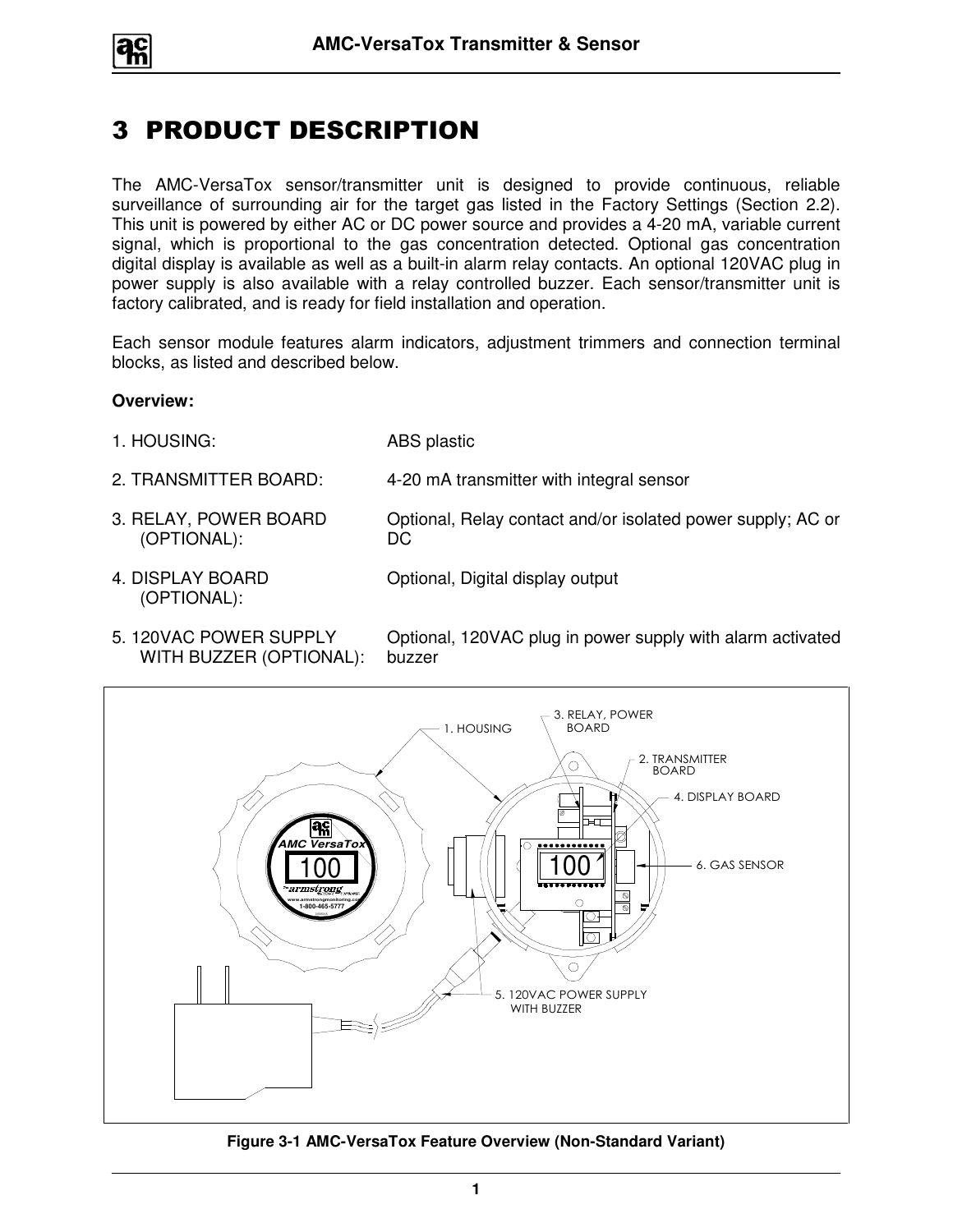

#### **TRANSMITTER BOARD:**

- 6. GAS SENSOR: Electrochemical cell, factory calibrated Some sensor maybe extruded, refer to Figure
- 7. SPAN ADJUST TRIMMER: Span signal output adjustment
- 8. ZERO ADJUST TRIMMER: Zero signal output adjustment
- 9. COMMON TEST POINT: Reference point to measure signal
- 10. SIGNAL TEST POINT: Measurement point for the output signal from the sensor
- 
- 12. 2-WIRE 4-20mA TERMINAL BLOCK: (2-WIRE VERSION ONLY)

11. CAL JACK: Used during calibration to connect Remote Calibration Lead

Connection point for wiring to the monitor, 2-wire transmitter only



**Figure 3-2 AMC-VersaTox Feature Transmitter Board** 

#### **RELAY, POWER BOARD (OPTIONAL):**

| 13. POWER TERMINAL BLOCK:                 | Connection point for wiring to the monitoring device and/or<br>power source, AC or DC |
|-------------------------------------------|---------------------------------------------------------------------------------------|
| 14. SIGNAL TEST POINT:                    | Measurement point for the output signal of transmitter board                          |
| 15. GROUND TEST POINT:                    | Reference point to measure signal and alarm                                           |
| <b>16. ALARM TEST POINT:</b>              | Measurement point for setting the alarm relay                                         |
| 17. ALARM ADJUST TRIMMER:                 | Alarm relay set point adjustment                                                      |
| <b>18. ALARM RELAY TERMINAL</b><br>BLOCK: | Connection point for wiring relay contacts                                            |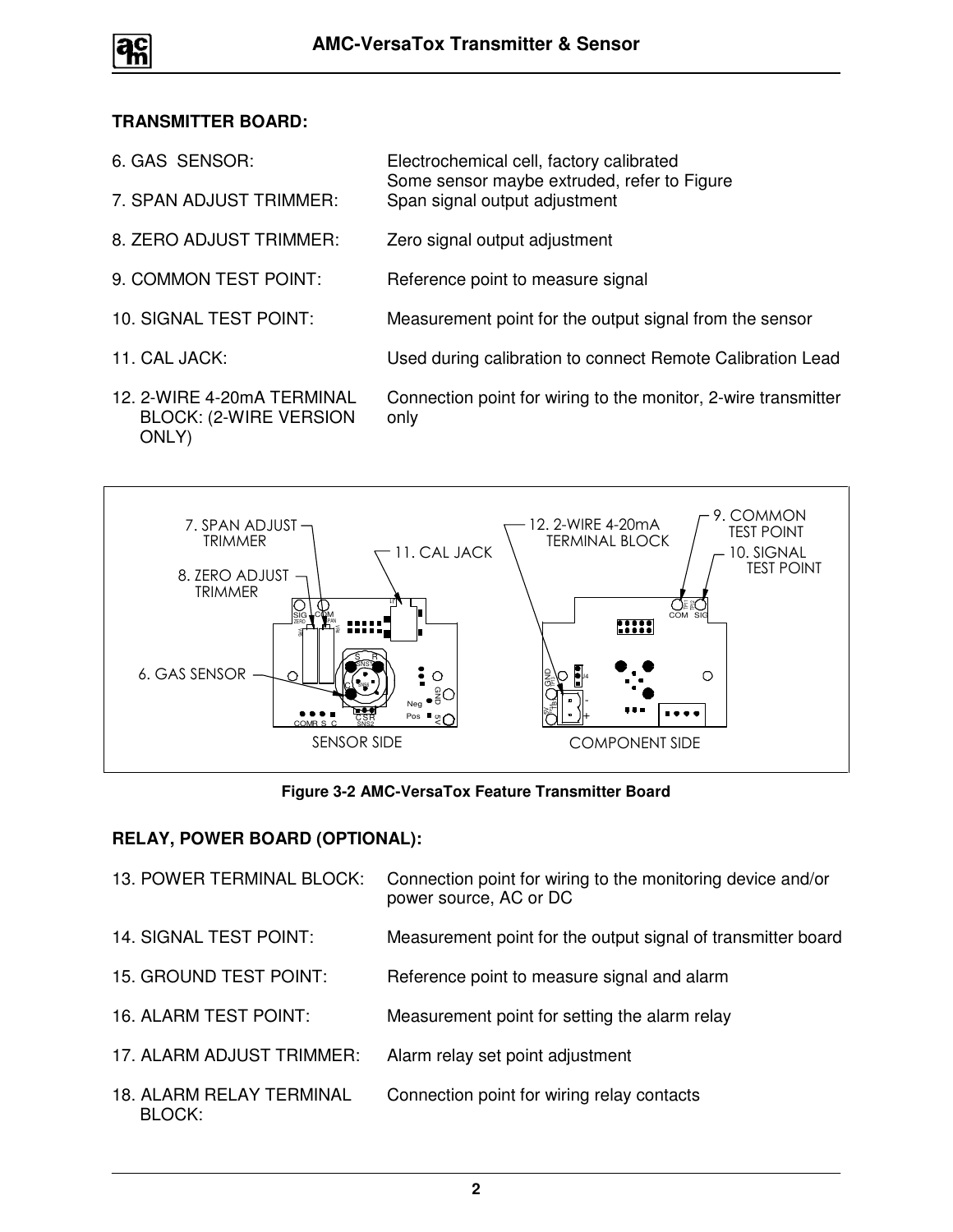

- 19. ALARM RELAY SELECTOR: Allows selection between NO and NC alarm relay contacts
- 20. ALARM RELAY: Relay that is activated when the alarm set point has been achieved 21. ALARM BUZZER CONNECTOR: Connection point for optional Alarm Buzzer 22. ALARM RELAY OPERATION SELECTOR:<br>23. POWER LED Allows selection between an energized 'FAILSAFE' relay or a de-energized 'NORMAL' relay operation Illuminates to indicate power is on
- 

24. ALARM LED **Illuminates to indicate alarm threshold has been reached** 



**Figure 3-3 AMC-VersaTox Feature Relay, Power Board** 

#### **DISPLAY (OPTIONAL):**

24. LCD DISPLAY: Gas concentration 3 digit display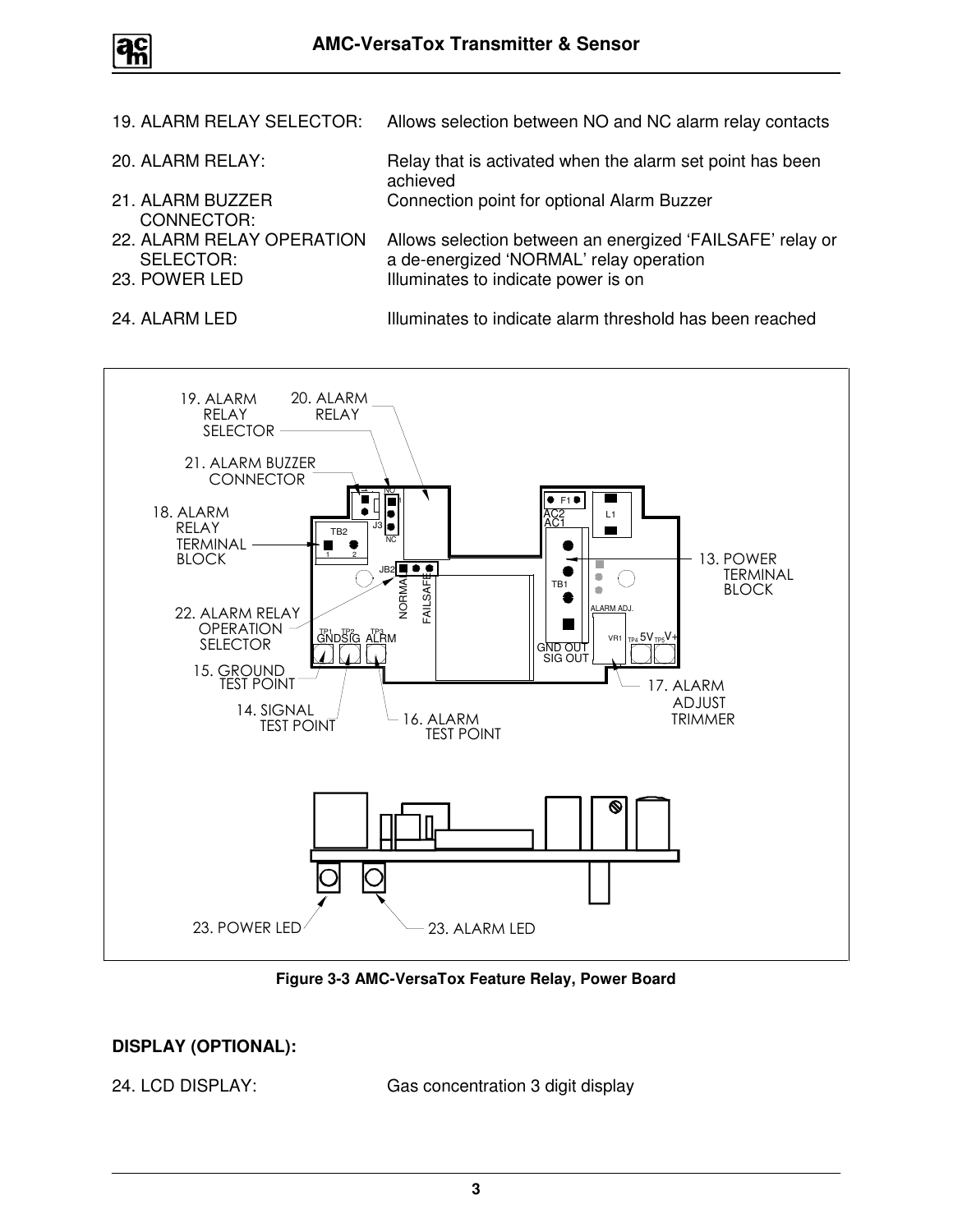





#### **120VAC POWER SUPPLY WITH BUZZER (OPTIONAL):**

25. 120VAC PLUG IN ADAPTER: Plug in power supply with 120VAC primary and low voltage DC secondary

#### 26. BUZZER: Piezo buzzer controlled by the alarm relay

27. JACK: Connects the plug in power supply to the AMC-VersaTox



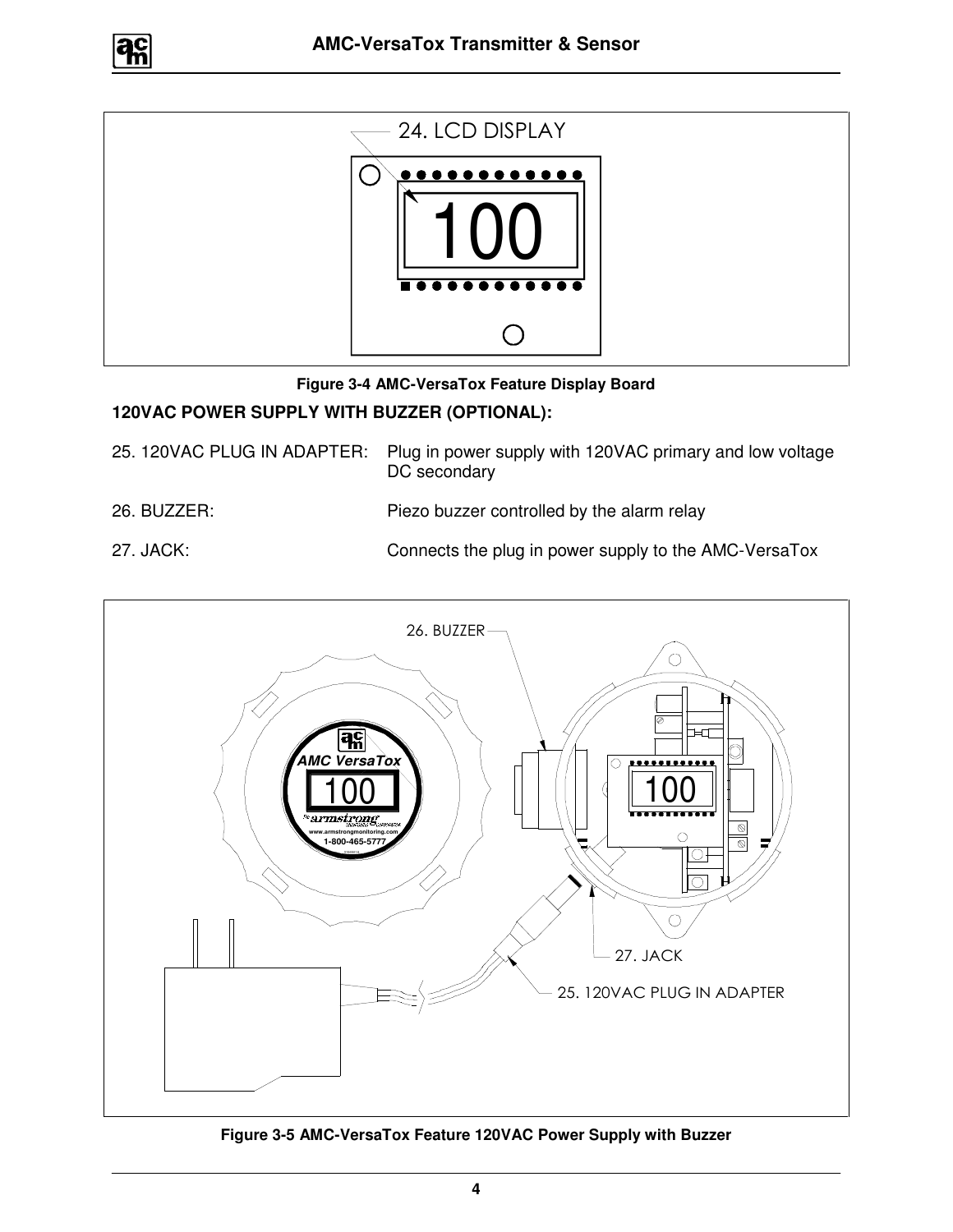

# 4 INSTALLATION

The installation of the AMC-VersaTox is very important as the operational quality is a direct result of the quality of the installation. The following sections provide guidelines for installation; location, mounting, wiring, and cable selection.

## **4.1 LOCATION AND MOUNTING**

Mount the AMC-VersaTox sensor/transmitter on a solid, non-vibrating surface or structure in an area where the ambient concentration of gas is not directly affected by the presence of clean air supply, ventilation systems, or blockage by surrounding articles and sources of interference gases. Please, refer to local codes for sensor/transmitter installation information. The installer is required to provide the necessary mounting hardware for the unit. It's recommended to remove the AMC-VersaTox sensor/transmitter circuit board(s) from the enclosure for easy installation of the unit. For anti-tamper and safety zone units Armstrong Monitoring Corporation will provide the necessary security hardware to secure the units.

#### **Notes:**

**Mount enclosure with the sensor located as shown is Figure 4-1 and Figure 4-2. This will ensure correct orientation. It is recommended to turn off supply power before removing or replacing the transmitter or sensor.** 



## **4.1.1 CONDUIT MOUNTING (WALL MOUNT)**

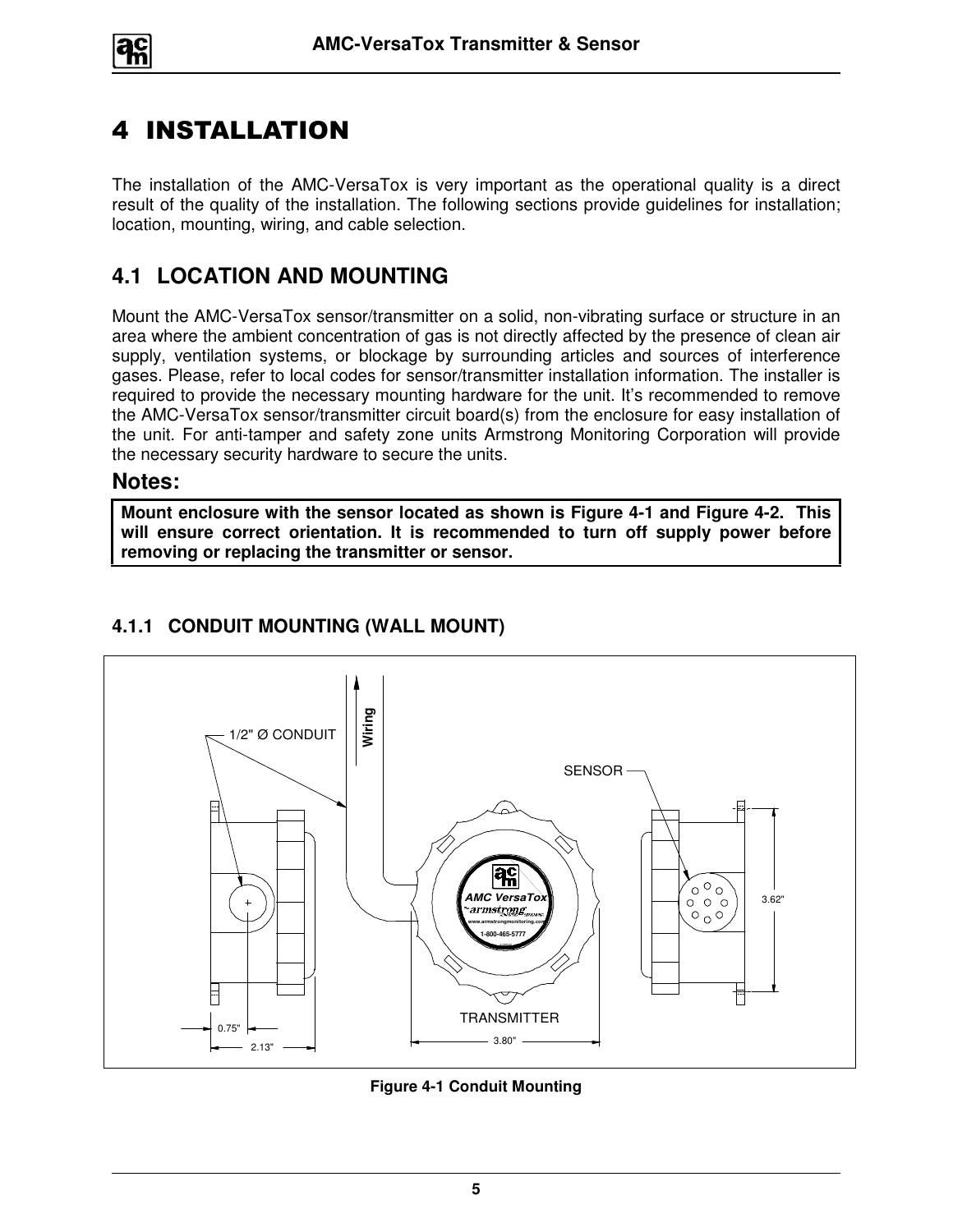

#### **4.1.2 120VAC POWER SUPPLY WITH BUZZER**



**Figure 4-2 120VAC Power Supply with Buzzer Mounting**

#### **4.1.3 DUCT MOUNTING (OPTIONAL)**

#### **NOTE: The Duct mount version is available for CO or NO2 gas detection only.**

The duct mount option is used to divert a portion of the duct airflow through the AMC-VersaTox. The difference between the total pressure in the duct and outside the duct propels the sample stream. The duct mount option can only be used in positive pressure ducts and is designed to be directly mounted to the outside of the duct. The sampling tube is attached to the AMC-VersaTox housing and inserted into the duct. The duct mount is assembled assuming the duct air flow direction from left to right. If the opposite direction is required, remove the duct mounting nut inside the housing, rotate the sampling tube 180º and reinstall the nut. Mount the sensor/transmitter in a straight section of duct where the airflow is unrestricted and does not interfere with any internal duct components. It is necessary to seal the conduit entry with Ducseal or with another sealant.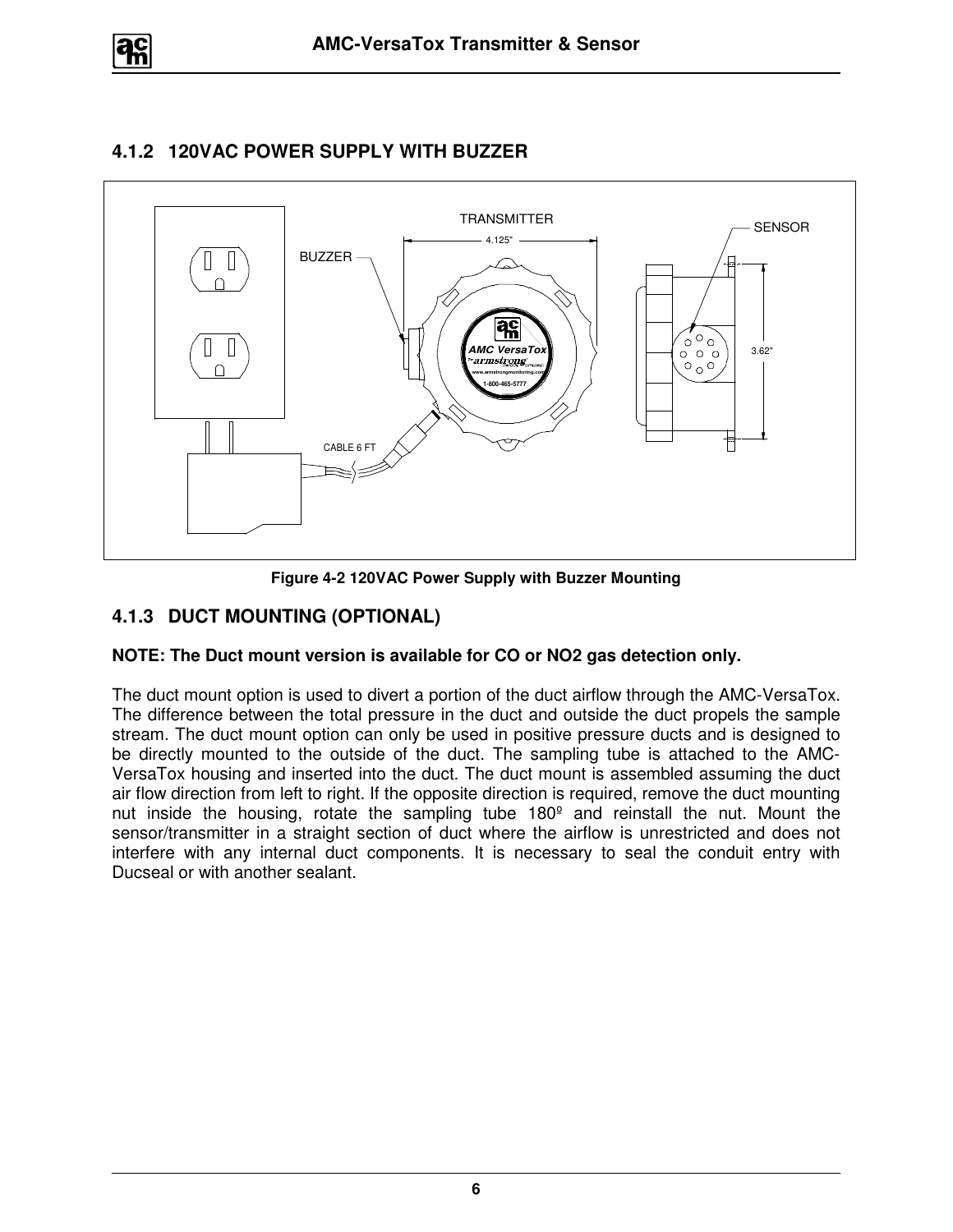



**Figure 4-3 Duct Mounting Option** 

#### **4.1.4 FLOW THROUGH (OPTIONAL)**

NOTE: Flow through version is available for CO gas detection only.

**The Flow through system uses a 7/16-20 SAE/MS swagelok assembly fitted to the front of the AMC sensor/transmitter housing. The swaglok assembly connects to a hose or tubing which is used to deliver a sample air to the CO sensor to detect the concentration of the CO in that particular sample of air from a given space** 

## **4.2 WIRING**

The AMC-VersaTox has two main wiring systems: the monitor and power supply wiring and the relay wiring systems.

A two conductor, shielded cable is recommended to transmit the 4-20mA signal from the AMC-VersaTox sensor/transmitter to the monitor. In the 2-wire version, the same wire pair is used for both signal and power due to the low power current loop design of the AMC-VersaTox. For best signal transmission and maximum noise rejection, it is recommended to run the cable through steel conduit (the cable shield must be chassis grounded at the monitor or power supply).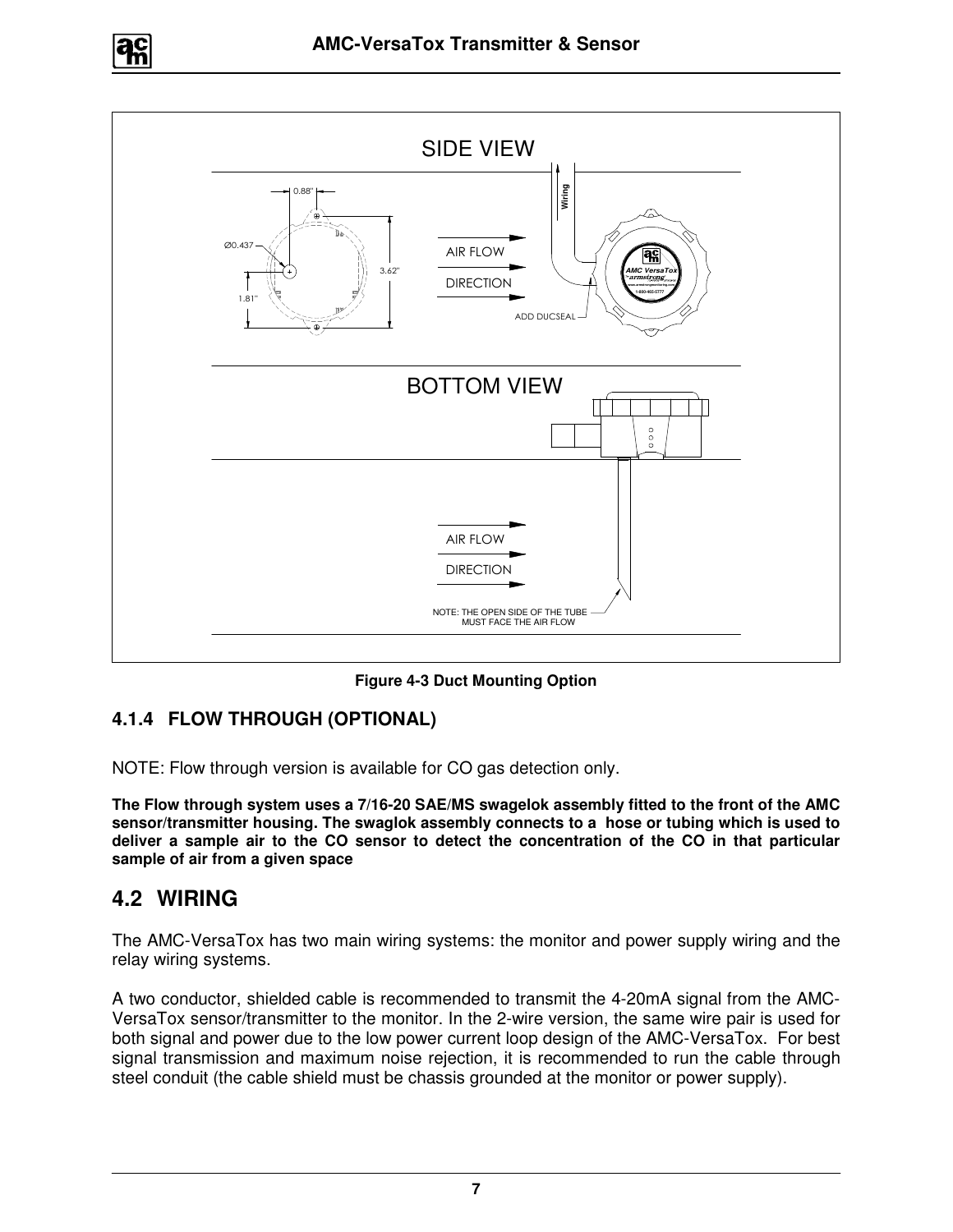#### **4.2.1 MONITOR AND POWER SUPPLY WIRING**

The AMC-VersaTox has different power inputs and in turn has different power and signal wiring schemes. The following sections describe each of these schemes.

#### **4.2.1.1 DC Transmitter (1 board) to AMC Monitor**

The simplest version of the AMC-VersaTox is the 2-wire transmitter with optional display. The AMC-VersaTox sensor/transmitter should be connected to an AMC monitor, as shown in the following figure, by a twisted pair shielded cable for the conduction of the 4-20 mA signal.

See the following connections going from the AMC-VersaTox to an AMC monitor: AMC-VersaTox Terminal (+) -------- goes to ------- AMC Monitor Channel Terminal (+) AMC-VersaTox Terminal (-) -------- goes to ------- AMC Monitor Channel Terminal (SIG)

For wiring selection, see section 4.3.1.



**Figure 4-4 DC Transmitter (1 board) to AMC Monitor** 

#### **4.2.1.2 DC Transmitter (1 board) to BAS**

The signal output of the AMC-VersaTox sensor/transmitter is a 4-20 mA DC current, therefore it can be connected to BAS (building automation system) equipped with an analog-to-digital converter if required.

In many cases a load resistor is required to convert the 4-20 mA current signal to a voltage signal, as shown in Figure 4-5. Please refer to your BAS for instructions on how to connect a 4- 20 mA loop transmitter.

For wiring selection, see section 4.3.1.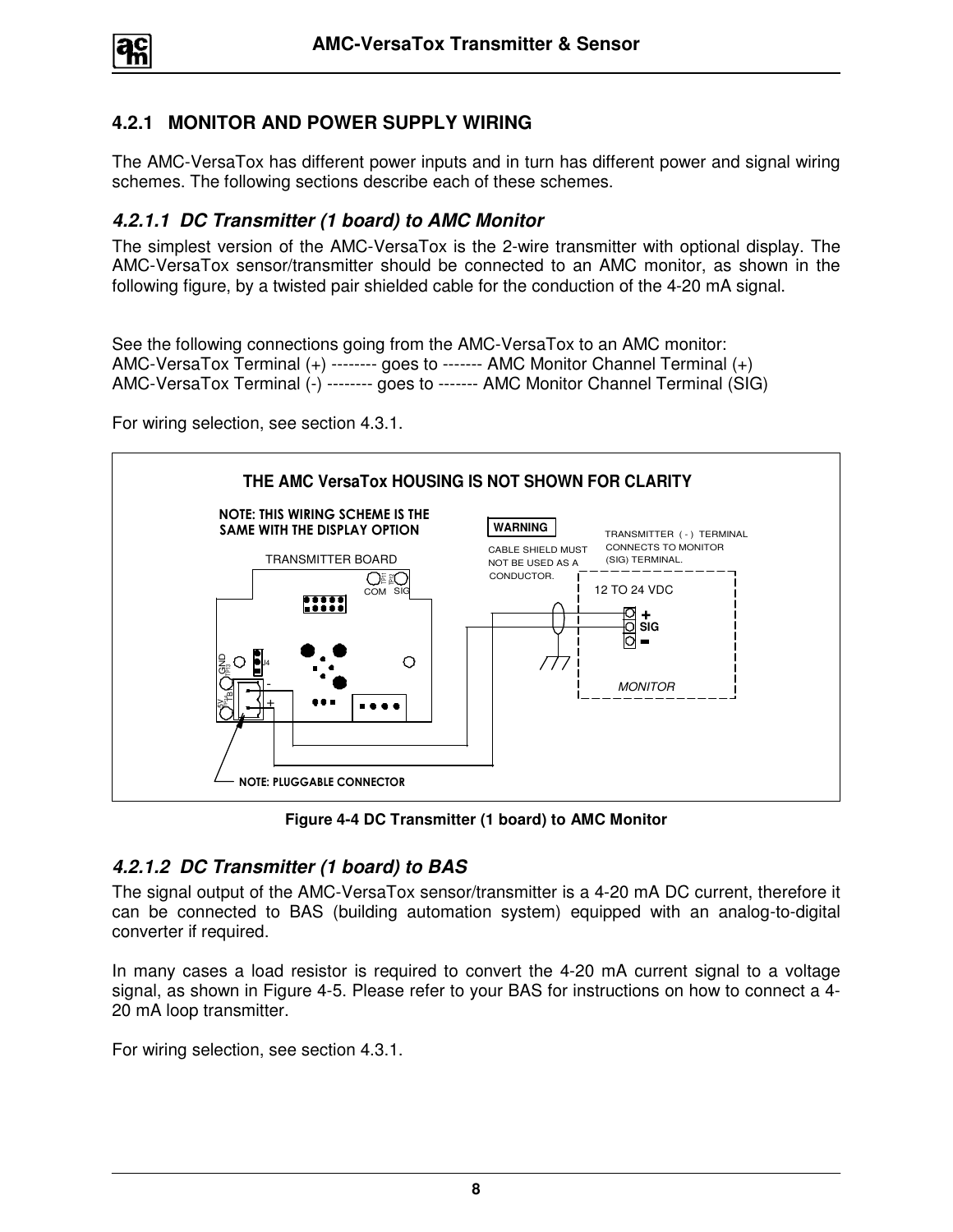



**Figure 4-5 DC Transmitter (1 board) to BAS** 

#### **4.2.1.3 DC Transmitter with Relay to AMC Monitor (Optional)**

The AMC-VersaTox with relay, power board option employs an isolated ground. This feature reduces noise and damage which may be caused by ground loops. Figure 4-6 shows two wiring configurations which may be employed.

In the first configuration the usable grounds are shorted on the transmitter, making the wiring a 3 wire connection. A 3 wire connection like this will place noise from the power supply on the signal line.

In the second configuration separate cables are used for GND OUT and AC2, which are connected to the "-" on the monitor. This wiring scenario creates a 4 wire connection, which is recommended, to AMC monitors.

This optional board has an on-board relay, for relay wiring see section 4.2.2.

For wiring selection, see section 4.3.2.

#### **Note:**

**USE TWISTED WIRES IN A SHIELDED CABLE FOR MAXIMUM NOISE REJECTION**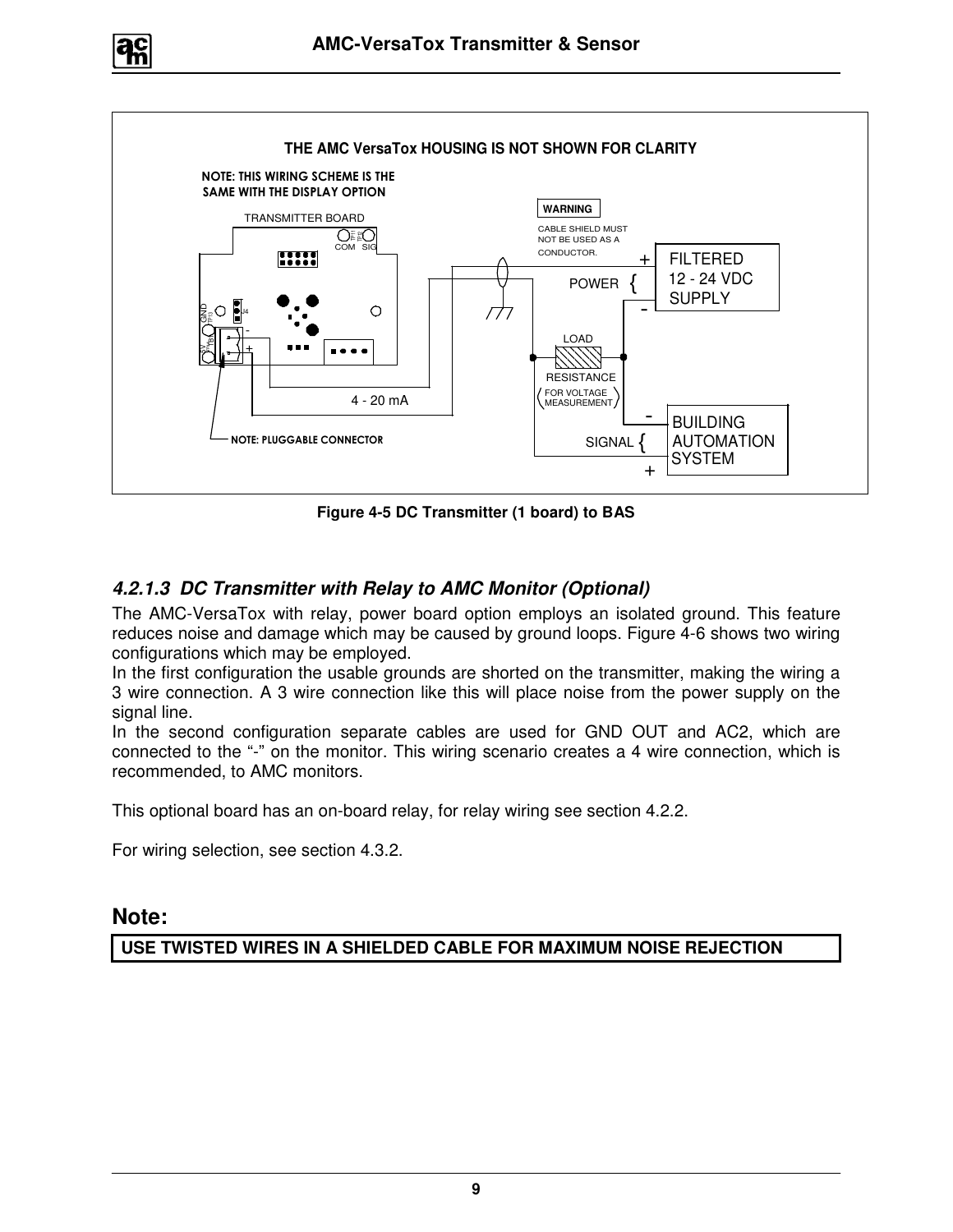



**Figure 4-6 DC Transmitter with Relay to AMC Monitor**

#### **4.2.1.4 DC Transmitter with Relay to BAS with Power Supply**

The AMC-VersaTox with relay, power board option requires a 4 wire connection when interfacing to a BAS. This optional board also has an on-board relay, for relay wiring see section 4.2.2 The AMC-VersaTox with optional display and relay should be connected as shown in Figure 4-7, by four twisted wires in a shielded cable.

For wiring selection, see section 4.3.2.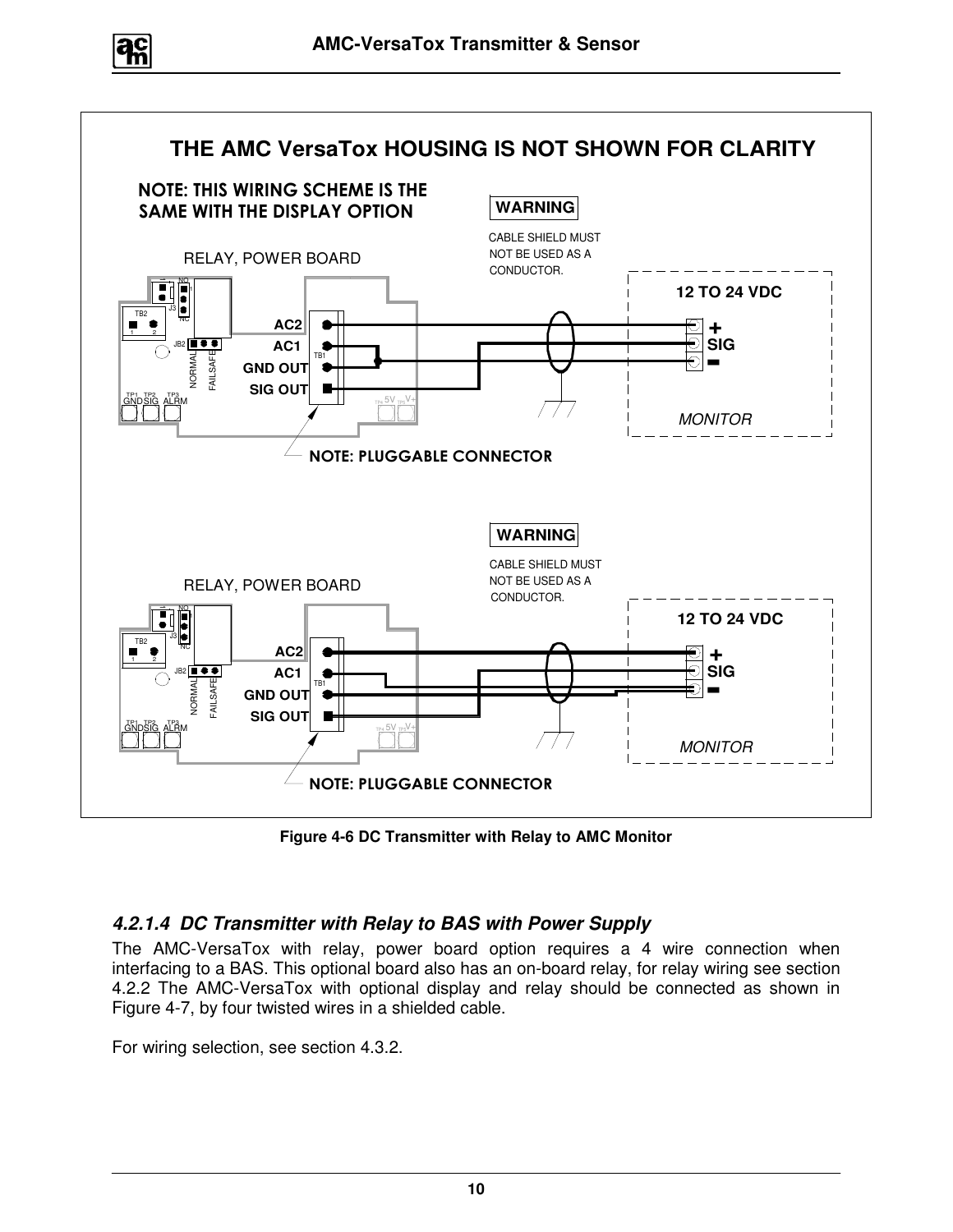



**Figure 4-7 DC Transmitter with Relay to BAS with own Power Supply** 

#### **4.2.1.5 DC Transmitter with relay to Power Supply only (Optional)**

The AMC-VersaTox with relay, power board option requires a 2 wire connection when interfacing to a DC power supply. This optional board has an on-board relay, for relay wiring see section 4.2.2. The AMC-VersaTox with optional display and relay should be connected as shown in Figure 4-8, by a twisted pair of wires in a shielded cable.

For wiring selection, see section 4.3.2.



**Figure 4-8 DC Transmitter with Relay to Power Supply** 

#### **4.2.1.6 AC Transmitter with Relay to BAS (Optional)**

The AMC-VersaTox can have a 4 wire connection to a BAS with the addition of the relay, power board. This optional board has an on-board relay, for relay wiring see section 4.2.2. The AMC-VersaTox with optional display and relay should be connected as shown in Figure 4-9, by four twisted wires in a shielded cable.

For wiring selection, see section 4.3.3.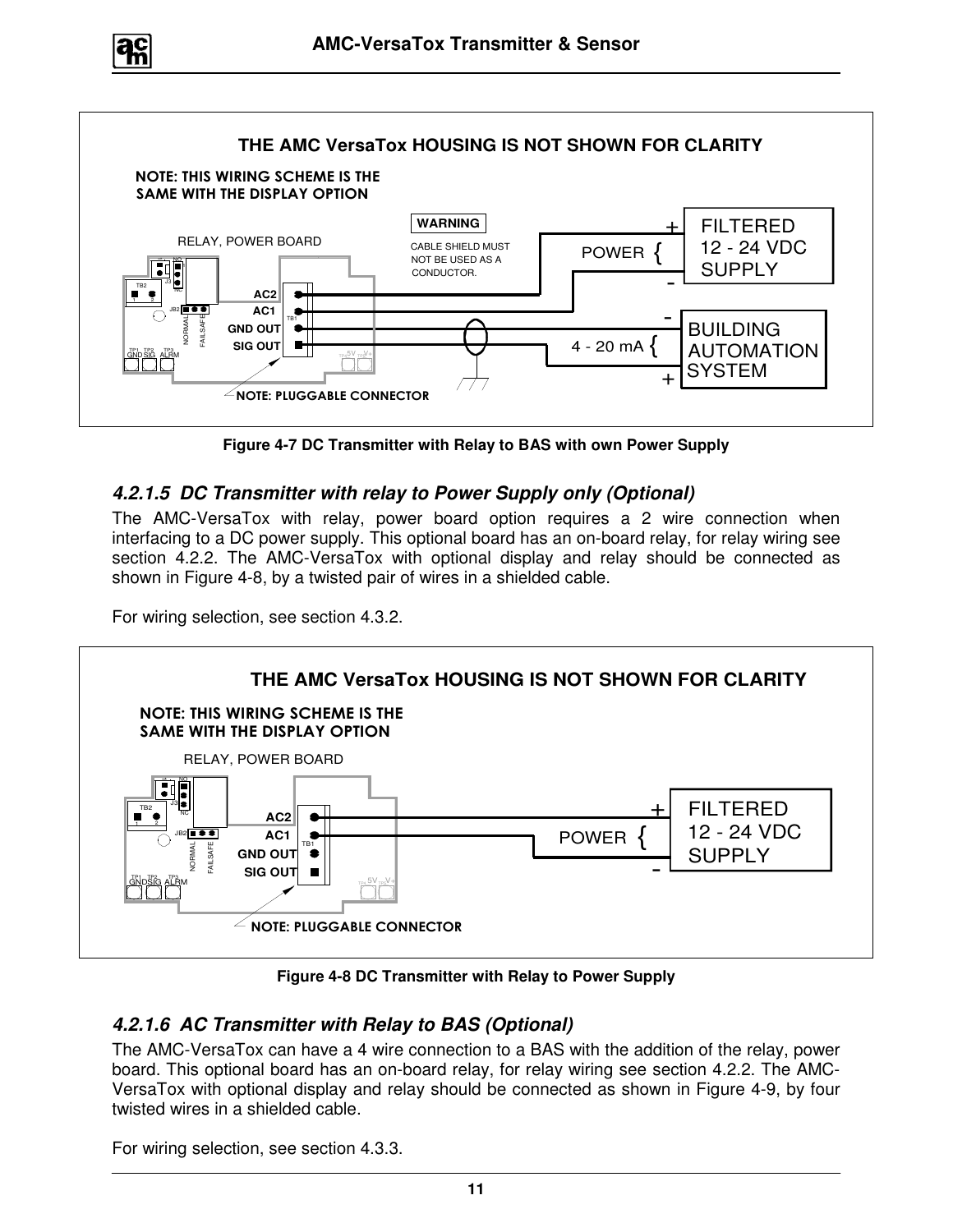



**Figure 4-9 AC Transmitter with or without Relay to BAS** 

#### **4.2.1.7 AC Transmitter with Relay to Transformer only (Optional)**

The AMC-VersaTox can have a 2 wire connection to a transformer with the addition of the relay, power board. This optional board has an on-board relay, for relay wiring see section 4.2.2. The AMC-VersaTox with optional display and relay should be connected as shown in Figure 4-10, by a twisted pair of wires in a shielded cable. The transformer employed must be an isolated transformer, with low voltage on the secondary.

For wiring selection, see section 4.3.3.



**Figure 4-10 AC Transmitter with or without Relay to Transformer**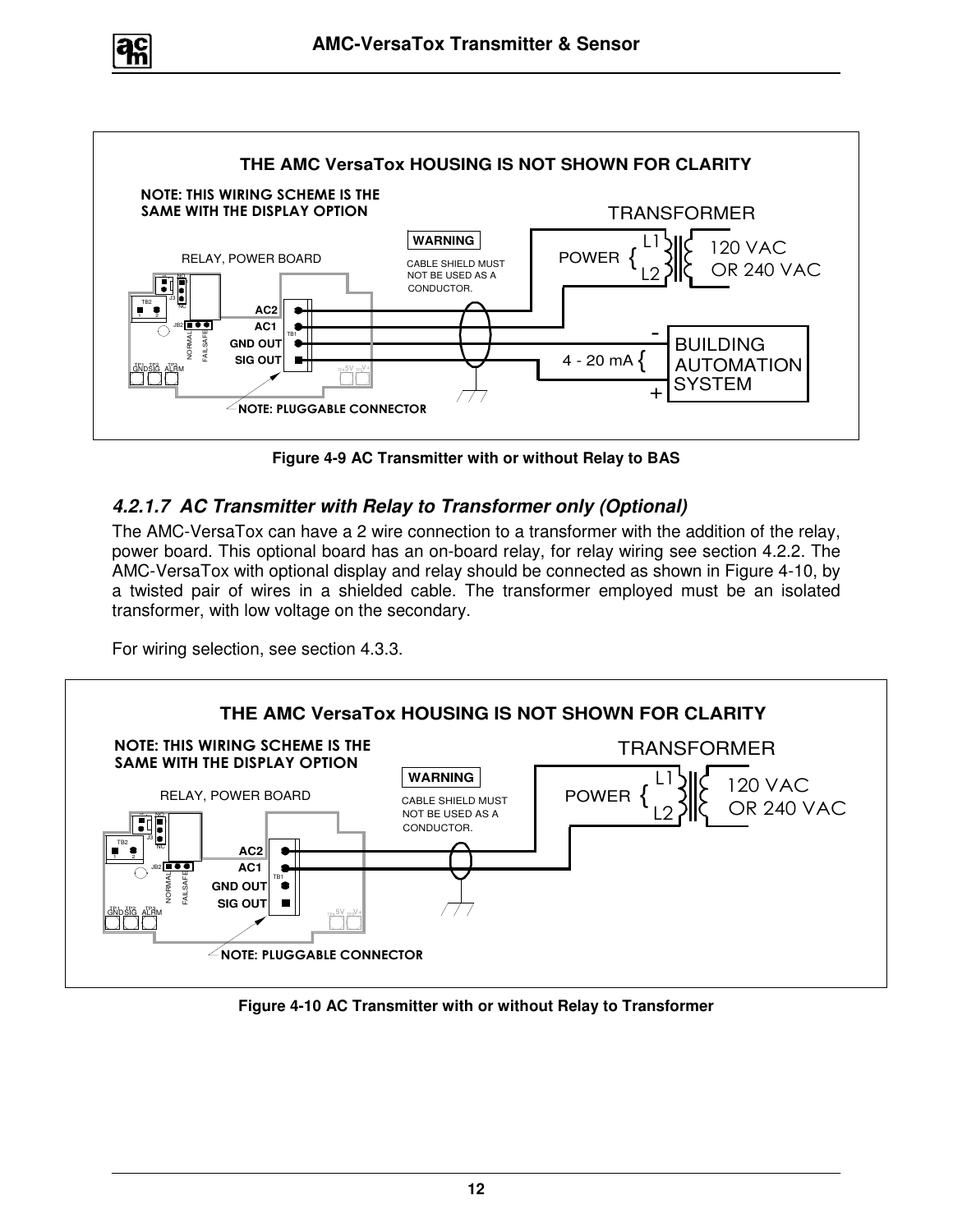$$
\boxed{a_n^c}
$$

#### **4.2.1.8 120VAC Power Supply with Buzzer (Optional)**

The AMC-VersaTox with optional display can be supplied with a RoHS compliant; 60Hz  $@$ 120VAC plug in power supply. The plug in adapter is level V efficiency and outputs 12VDC @ 0.5A max. With this power supply, the relay, power board and buzzer header are included. The buzzer runs on 12VDC @ 20mA, it is factory wired to the buzzer header but can easily be removed by unplugging the connector. The internal wiring is shown in Figure 4-11.



**Figure 4-11 120VAC Power Supply with Buzzer** 

The optional BAS interface is shown in Figure 4-12. For wire selection, see section 4.3.1 and refer to the curve on the graph that matches the plug in power supply output.



**Figure 4-12 Optional BAS interface**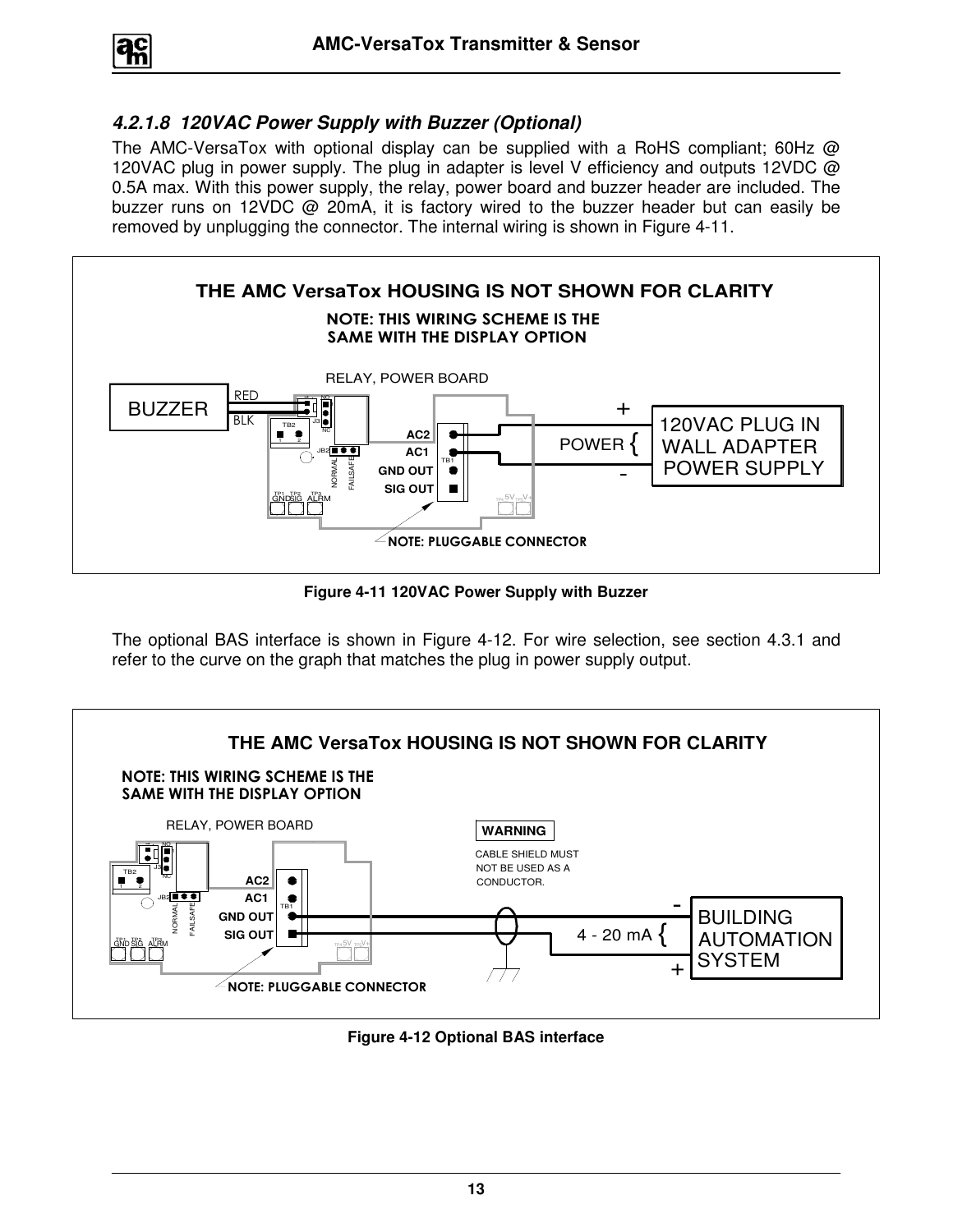#### **4.2.2 RELAY WIRING (OPTIONAL)**

When the optional Relay, Power board is added to the AMC-VersaTox, a SPST relay with a 0.50A @ 125 VAC, 1A @ 24 VDC resistive contact rating is included on the board. Figure 4-13 shows the general relay wiring scheme. Refer to Section 5.1.2 for straps settings.



**Figure 4-13 Relay Wiring**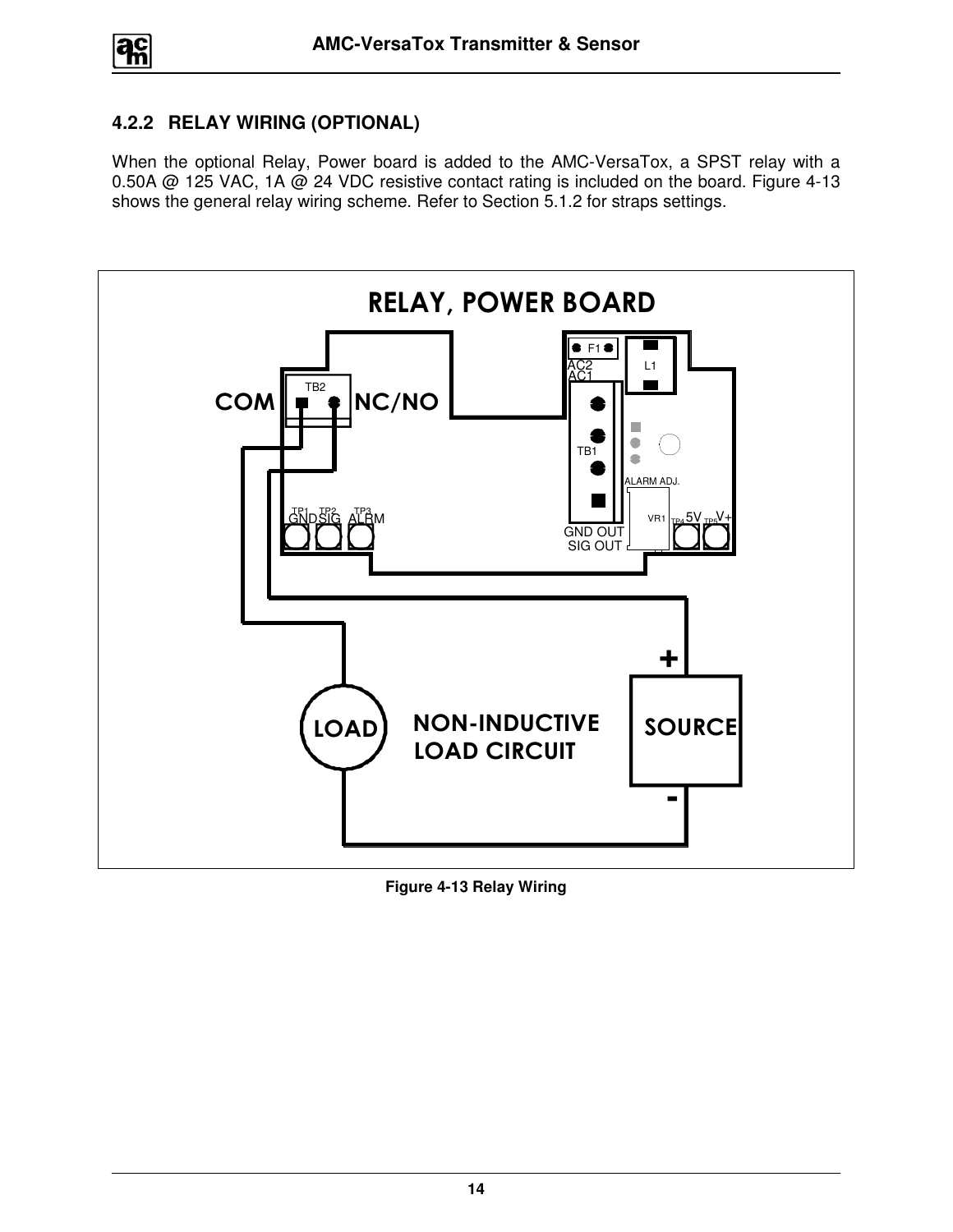

## **4.3 CABLE SELECTION**

There are three occasions when cable selection is needed; they are explained in the following sub-sections.

#### **4.3.1 2-WIRE 4-20 mA DC POWER LOOP**

A two wire conductor, shielded cable is recommended to transmit the 4-20mA signal from the AMC-VersaTox sensor/transmitter to the monitor. The same wire pair is used for both signal and power due to the low power current loop design of the AMC-VersaTox. For best signal transmission and maximum noise rejection, it is recommended to run the cable through steel conduit (the cable shield must be grounded at the monitor or power supply).

Figure 4-14 is an aid for wire selection. There are three variables that determine the maximum cable length; wire gauge, power supply voltage, and load resistor. The purpose of the load resistor is to covert the current signal into a voltage signal. Three common load resistors, 100Ω, 250Ω, 500Ω are used in the graph with 12 and 24VDC power supplies and a wire gauge range from 22 to 16 AWG. All the curves include a safety margin of 0.5VDC. The user must take responsibility for the selection of wire gauge, power supply voltage and load resistor used as the values shown may not be suitable for all applications.



**Figure 4-14 2-Wire Cable Selection Graph (Based & V<sub>SM</sub> = .5 V)**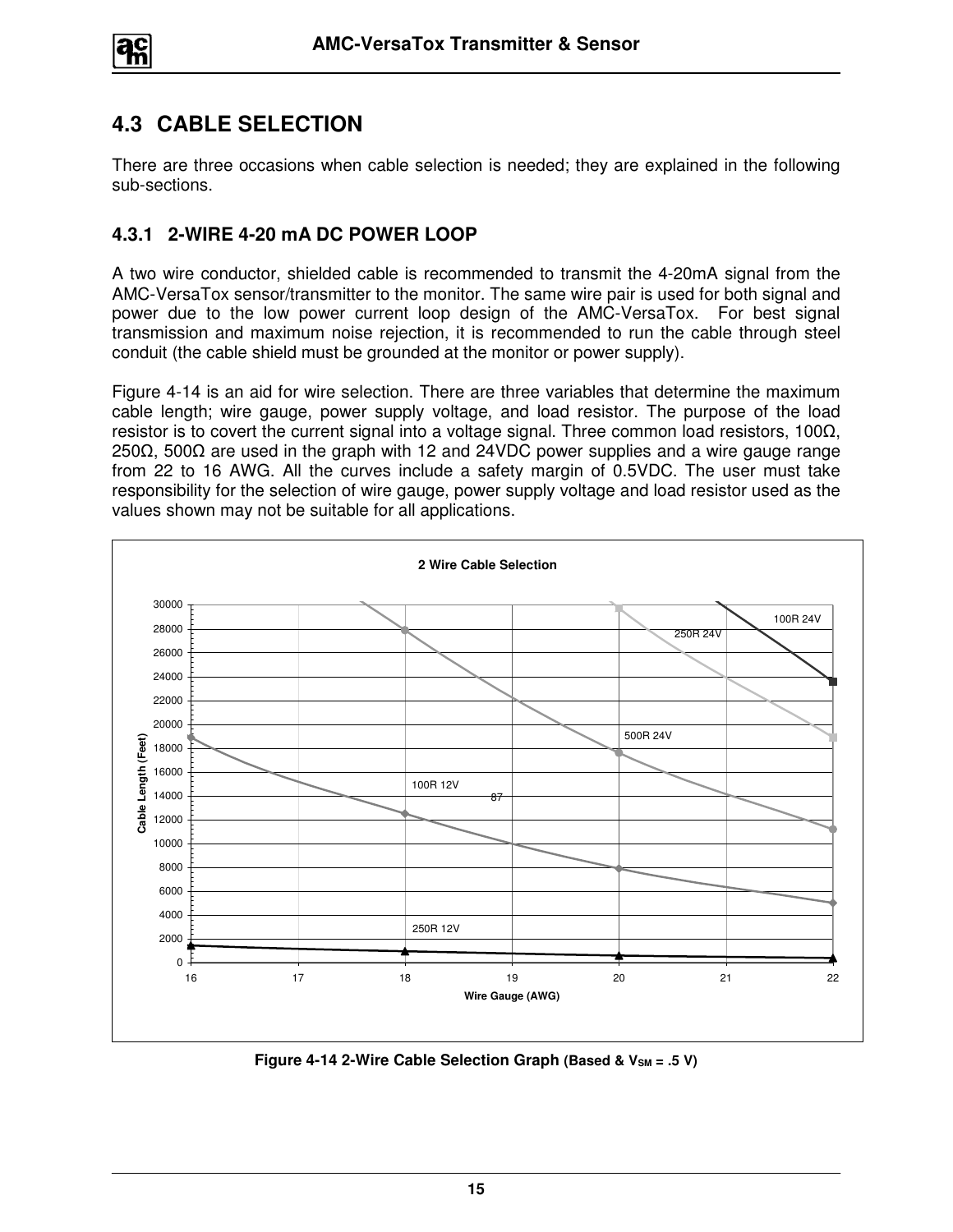#### **4.3.2 3 or 4 WIRE DC POWER ONLY (OPTIONAL)**

Figure 4-15 is an aid for wire selection. It illustrates how short the maximum cable length is when operating at the minimum voltage compared to the much larger cable lengths at higher operating voltages. There are two variables that determine the maximum cable length; wire gauge and power supply voltage. The graph contains min and max DC power supplies and a wire gauge range from 22 to 16 AWG. All the curves include a safety margin of 0.5VDC. The user must take responsibility for the selection of wire gauge and power supply voltage used as the values shown may not be suitable for all applications.



#### **Note: The maximum 4-20mA load is 300**Ω**.**

**Figure 4-15 4 Wire Cable Selection Graph (Based & VSM = .5 V)**

#### **4.3.3 4 WIRE AC POWER ONLY (OPTIONAL)**

An AC transformer can either be employed with multiple AMC-VersaTox or have a transformer for every AMC-VersaTox. The maximum wire length for AC power is longer then expressed in the previous figure and is not discussed in this manual.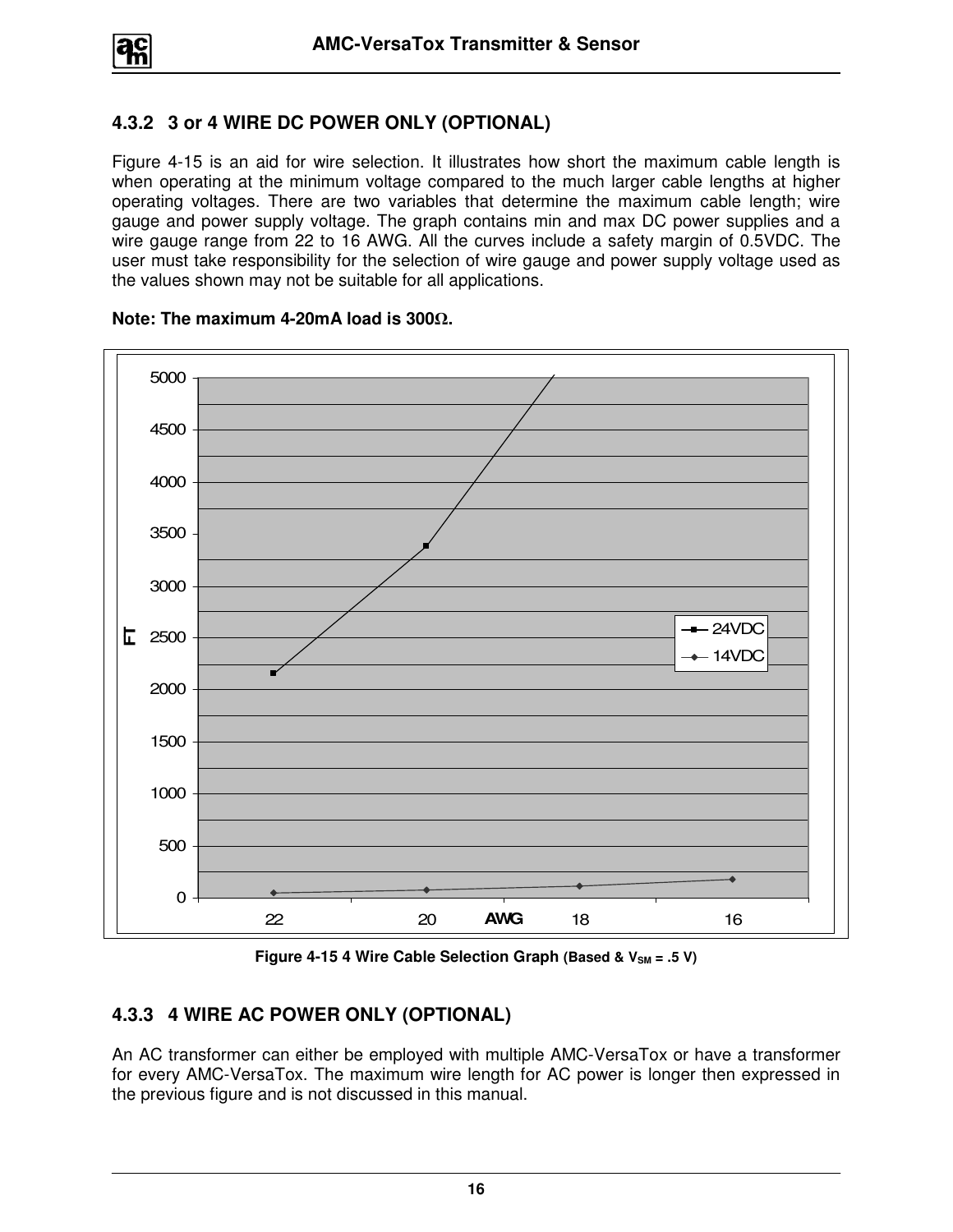

# OPERATION AND CALIBRATION

This section describes how the functionalities of the AMC-VersaTox are operated and performed. There are three sections that follow.

## **5.1 OPERATION**

The operation of this product is quite straight forward and user friendly. The operation is divided into three main sections discussed below.

#### **5.1.1 TRANSMITTER**

The AMC-VersaTox sensor/transmitter is factory calibrated for the gas listed in the Product Information (Section 2) at the beginning of this manual. The sensor/transmitter should not require re-calibration when first installed and powered up, but a test for correct operation is recommended after a stabilization period of 30 minutes.

In clean air, after the stabilization period, the transmitter should be sending a signal of approximately 4 mA to the monitor or controller (except oxygen). Although the electrochemical sensors are very selective, there are some interference gases, which can cause a response from the sensor. In the case of large signal variations (in a clean air environment), check for an installation problem or the possibility of an interference gas being present.

#### **5.1.2 RELAY, POWER BOARD (OPTIONAL)**

In the 4 wire AC or DC power interfaces the relay power board is required; it also contains an on-board relay. The power LED indicates that the board is powered on. The wiring for all the variances are described in sections 4.2.1.3 to 4.2.1.8 and the wiring for the relay is found in section 4.2.2. The relay has a user selectable alarm trip point; see section 5.3 for setup instructions. Once the detected gas concentration goes over the selected alarm trip point, the relay is energized and the alarm LED is illuminated. The relay will only go out of alarm when the gas concentration is below the trip point. The alarm trip point hysteresis size is ±2.5% of the selected trip point. This hysteresis window allows the alarm relay to fluidly switch between on and off, without chattering, when the gas concentration is within the desired trip point. The version of the AMC-VersaTox with the 120VAC plug in power supply is equipped with a factory installed alarm controlled buzzer.

The Alarm Relay's operation can be set by strapping JB2 for either 'normal' or 'failsafe'. Normal operation starts with the relay de-energized and energizes upon alarm. Failsafe operation sets the relay energized, then de-energizes with an alarm signal. The Failsafe feature is desirable for use if a power outage occurs the relay will be in an alarm condition.

The Alarm Relay Terminal Block's contacts can be configured for normally-open (NO) or normally-closed (NC), using the alarm relay selector. The alarm relay selector is a pin header with a moveable strap for selecting the contact configuration. There are two positions on the selector; move the strap to the center of the board for NC and to the edge of the board for NO.

Refer to Figure 5-1 for layout of straps.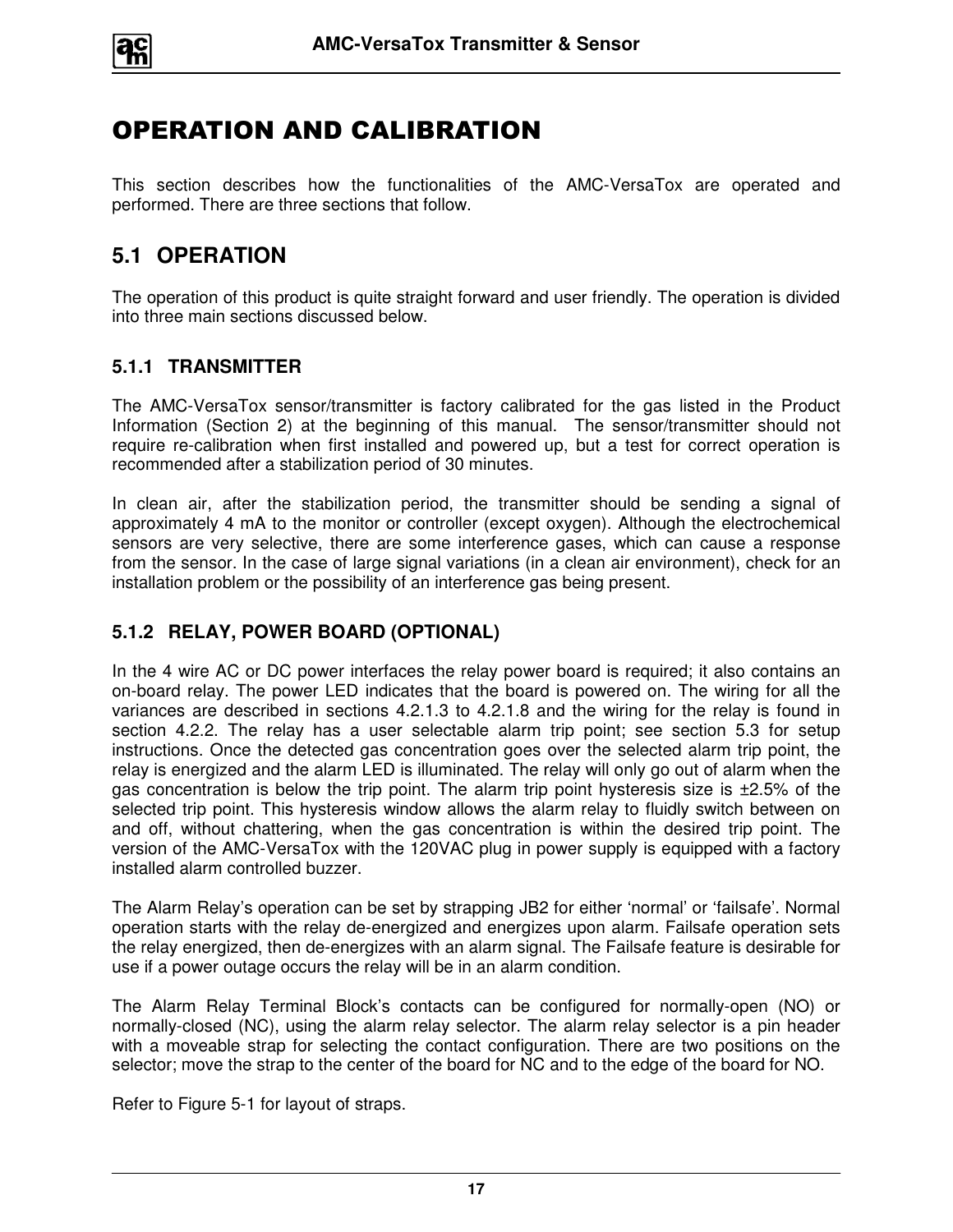



**Figure 5-1 Relay Board Straps** 

#### **5.1.3 DISPLAY BOARD (OPTIONAL)**

The AMC-VersaTox is available with an optional display. The display depicts the gas concentration with a 2 second delay in the assigned engineering units.

At power up, the display runs through the following sequence:

- Indicates the software version
- Performs a segment test by counting from 0 to F for each of the three digits
- Displays the configured range
- Displays the detected level
- Zero Buffer of 5%
- 2 second averaging function

Again, it is recommended to have a 30 minute stabilization period before a test for correct operation is performed.

#### **Note:**

**When the gas concentration exceeds the calibrated range then the display will alternate between the reading value and the letters "OFL" for overflow.**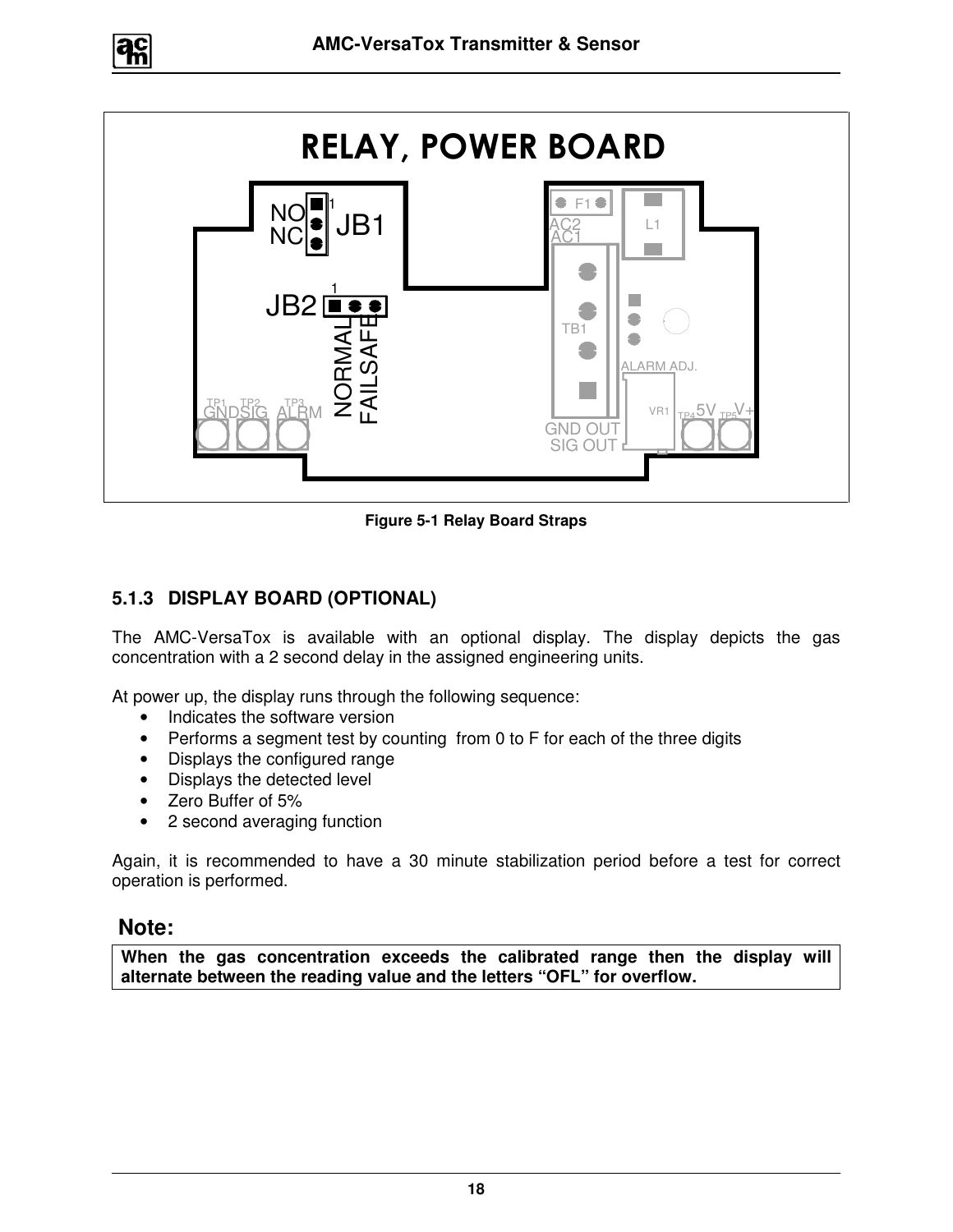

## **5.2 CALIBRATION**

This calibration procedure is suitable for all versions of the AMC-VersaTox.

Every AMC-VersaTox sensor/transmitter is factory calibrated, so each unit should be ready for operation after installation and a 30 minute stabilization time.

Subsequent calibration is required as a part of regular maintenance, and when replacing the sensor. See the Maintenance section of this manual for the recommended calibration schedule.

#### **Caution:**

**- Only qualified personnel should perform the actual calibration.** 

**- Users new to gas calibration are advised to consult with Armstrong Monitoring** 

The Armstrong Monitoring Corporation offers the following calibration plans:

- 1. Factory pre-calibrated replacement sensor/transmitter units
- 2. On site installation and calibration by Armstrong Monitoring
- 3. On site calibration by Armstrong Monitoring
- 4. Training by Armstrong Monitoring
- 5. Extended warranty calibration program

#### **5.2.1 ON SITE CALIBRATION EQUIPMENT REQUIRED**

For qualified personnel, the following is a recommended list of calibration equipment required.

- A digital multi-meter with ranges of 20.0 mA or more and 200 mV or more.
- A "Remote Calibration Lead" (P/N 2900-01) for the above meter (available from AMC)
- A set of "clip on" type test leads for the above meter
- Miniature screwdriver trimmer adjustment tool
- Calibration adapter, available from AMC
- Zero & Span gases (contact AMC for information)
- Clean, low static cloth or tissue to cover sides of sensor during calibration

#### **5.2.2 CALIBRATION PROCEDURE**

The transmitter is equipped with a remote calibration feature allowing for one-man calibration at the transmitter location. The transmitter output is measured using the plug-in type "Remote Calibration Lead". In most cases it is only Zero and Span adjustments that are made in field calibrations.

#### **Note:**

**The calibration procedure may cause false alarm and/or signal loss to the monitor. Appropriate precautions may be required.**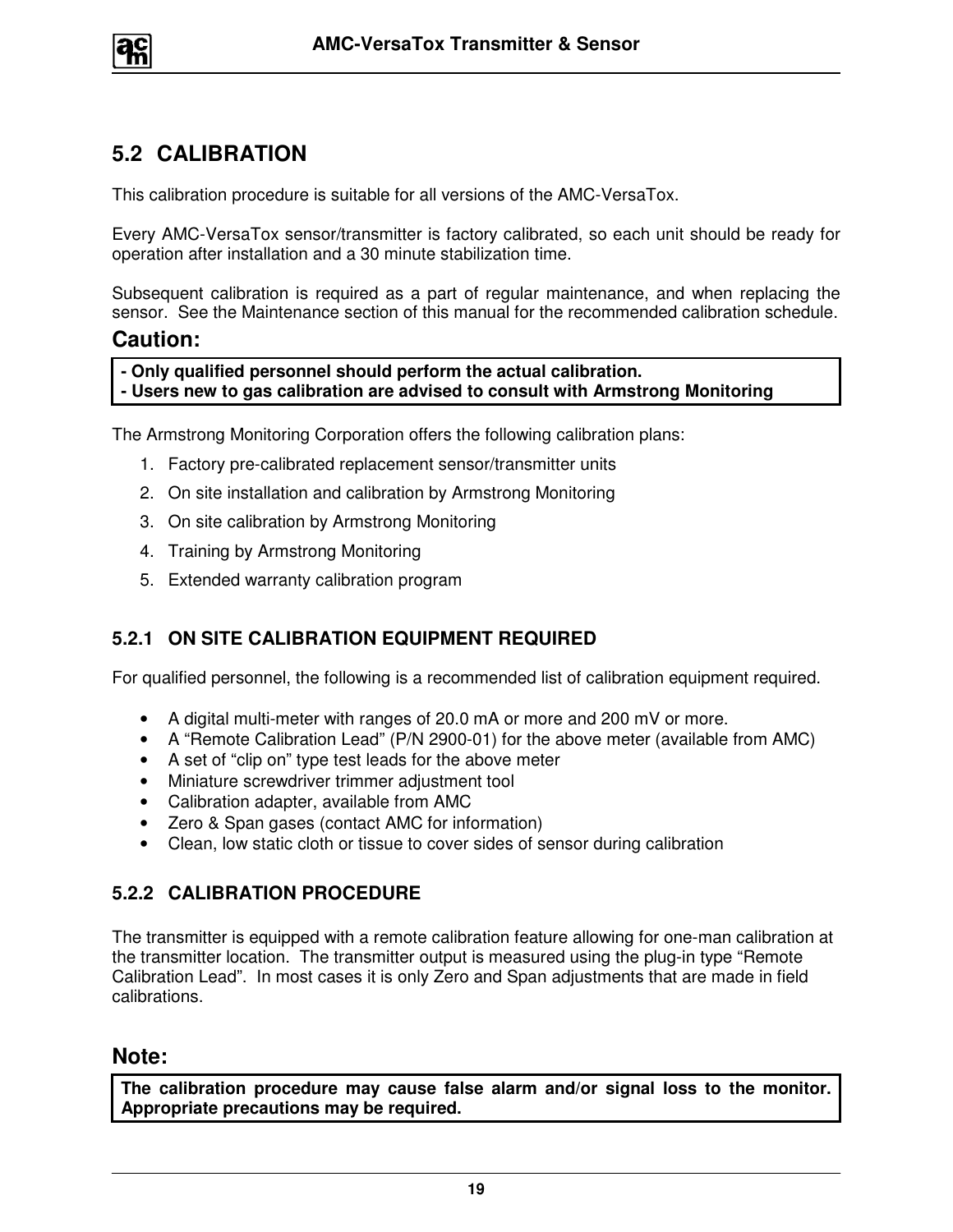

Refer to Figure 5-2 to perform the following calibration procedure:

- 1) Remove cover from transmitter housing.
- 2) Plug in "clip on" type test leads fully into jacks on multi-meter and clip onto the edge of the transmitter board on the test points COM TP11 and SIG TP12 as shown in figure.
- 3) Switch-ON multi-meter and select DC volts range to read greater than 1.00 VDC.
- 4) Cover the sides of sensor with a clean cloth or similar to prevent a draft on the sensor.
- 5) Apply a Zero gas sample or with the sensor in clean air, with a calibration adapter cup firmly and completely over the sensor opening on side of AMC-VersaTox for 2 minutes with a flow rate of 0.5 to 1 liters per minute.
- 6) After 2 minutes adjust the Zero trimmer for a stabilized zero reading of 0.00 VDC measured at the test points (TP11, TP12.) see Figure 5- (except oxygen).
- 7) Unplug test leads and connect "Remote Calibration Lead" to multi-meter. The BLACK lead to negative or common  $(-)$  and the RED lead to positive  $(+)$
- 8) Insert plug end of "Remote Calibration Lead" fully into CAL jack on the transmitter.
- 9) Select DC milliamp range on the multi-meter to read greater than 20 mA full scale.
- 10) Apply the Span gas sample, with a calibration adapter cup firmly and completely over the sensor opening on side of AMC-VersaTox for 2 minutes with a flow rate of 0.5 to 1 liters per minute. The span gas sample need not be the full scale concentration but could be a fraction of this. Since the transmitter output range is 4-20 mA, a full scale concentration should register 20 mA after a few moments exposure. A half scale concentration, accordingly, should provide 12 mA and so on.
- 11) After 2 minutes adjust the Span trimmer for the correct Span current reading.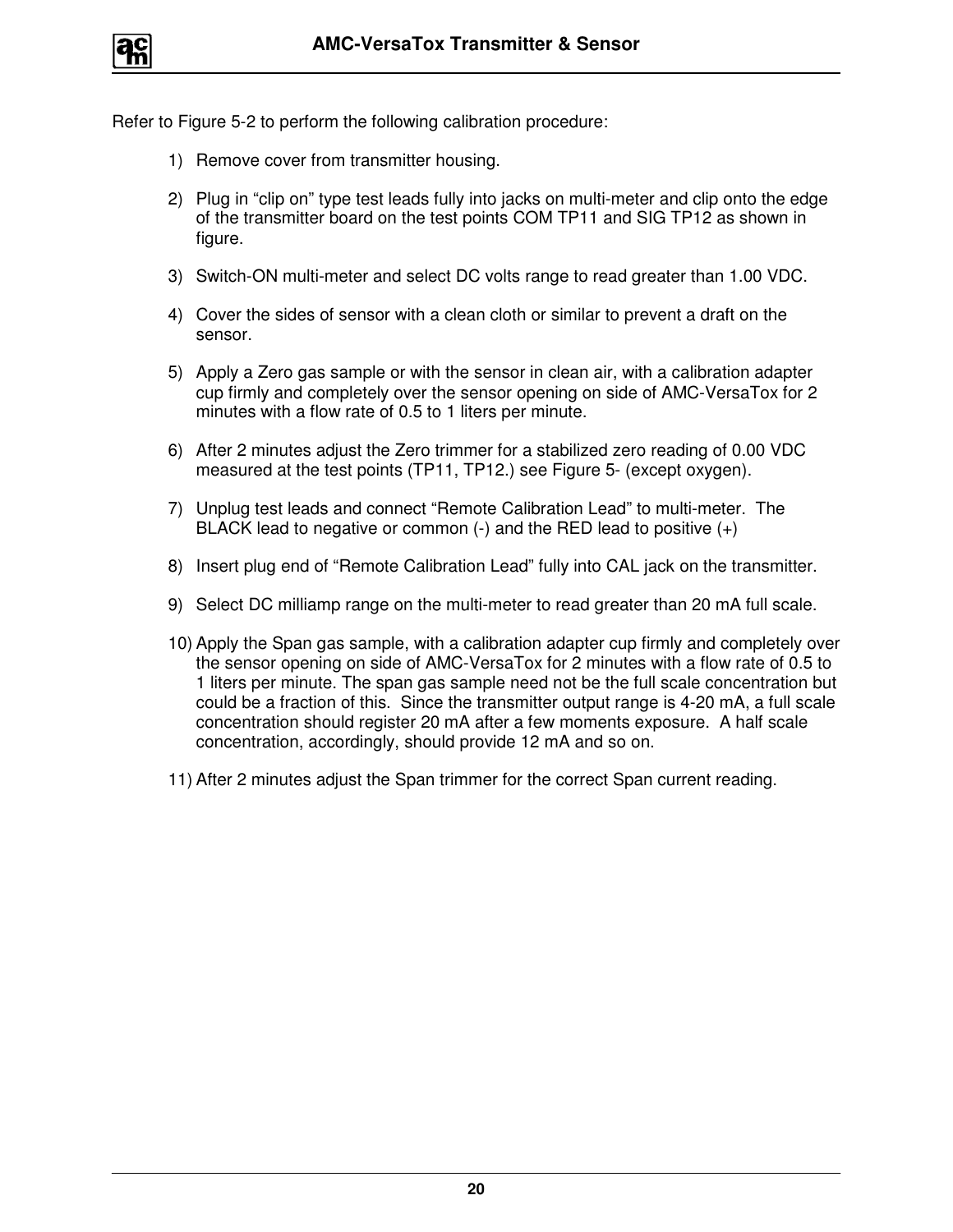



**Figure 5-2 Calibration Procedure** 

## **5.3 ALARM RELAY TRIP POINT SETTING**

The alarm relay trip point is user settable. The trip point is settable within the full range for the sensor. Zero concentration is 0.4 VDC and full scale concentration is 2.0 VDC. If the desired trip point is half scale, the alarm would be set at 1.2 VDC. Below are a table and a graph that depict commonly used PPM ranges.

Alarm Relay Trip Point Procedure

- 1. Determine the trip point in volts using either the table or graph below.
- 2. Switch-ON multi-meter and select DC volts range to read greater than 1.00 VDC.
- 3. Connect multi-meter to relay, power board as shown in Figure 5-.
- 4. Adjust the Alarm Adjust trimmer to the desired trip point.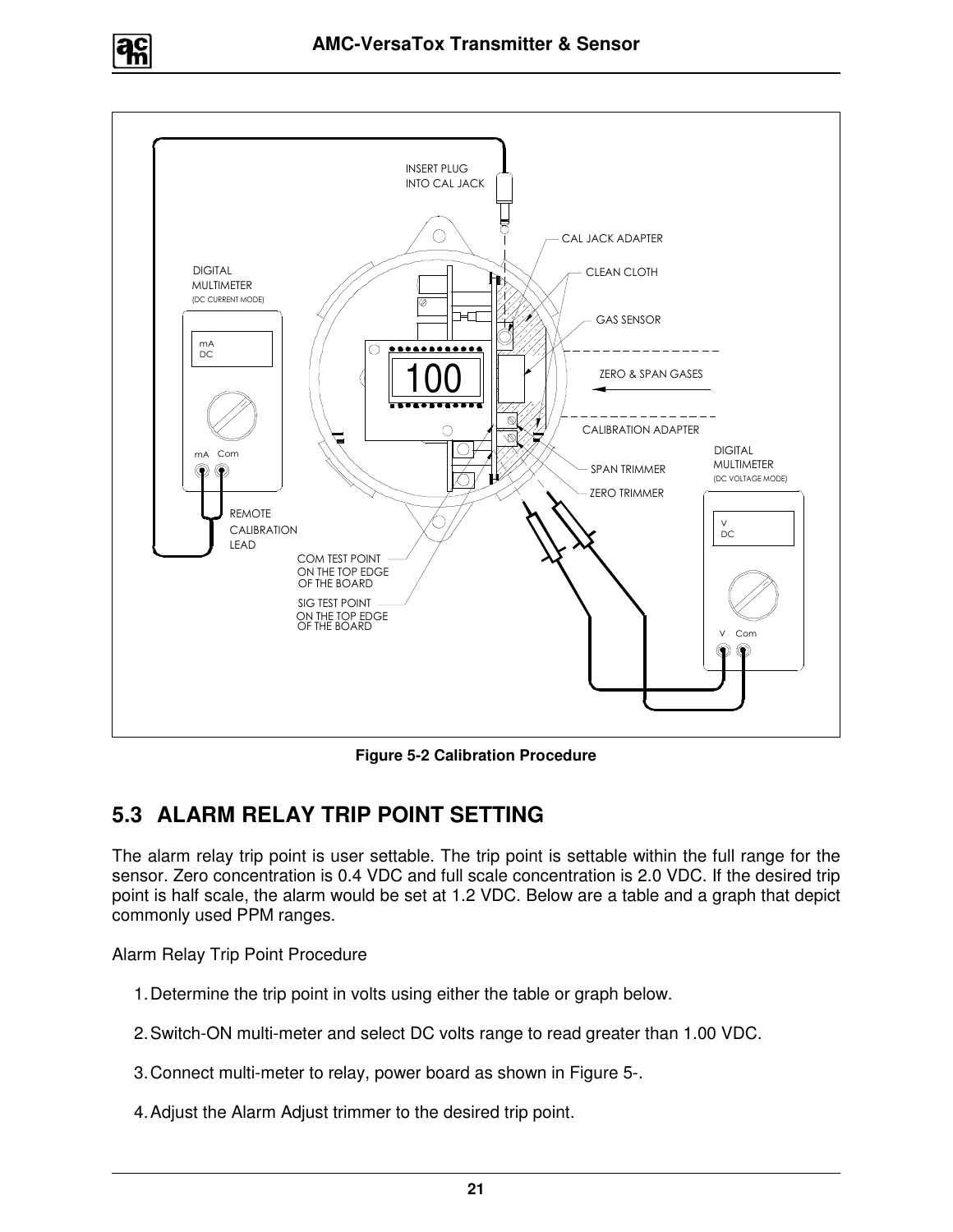|                                  | <b>Volts</b> | <b>PPM</b> | <b>PPM</b> | <b>PPM</b> | <b>PPM</b> | <b>PPM</b> | <b>PPM</b> | <b>PPM</b> | <b>PPM</b> | <b>PPM</b> | <b>PPM</b> | <b>PPM</b> |
|----------------------------------|--------------|------------|------------|------------|------------|------------|------------|------------|------------|------------|------------|------------|
| <b>100% Full</b><br><b>Scale</b> | 2.0          |            | 3          | 10         | 25         | 50         | 100        | 200        | 300        | 400        | 500        | 999        |
| <b>75% Full</b><br><b>Scale</b>  | 1.6          | 0.75       | 2.25       | 7.5        | 18.75      | 37.5       | 75         | 150        | 225        | 300        | 375        | 749.25     |
| <b>50% Full</b><br><b>Scale</b>  | 1.2          | 0.5        | 1.5        | 5          | 12.5       | 25         | 50         | 100        | 50         | 200        | 250        | 499.5      |
| <b>25% Full</b><br><b>Scale</b>  | 0.8          | 0.25       | 0.75       | 2.5        | 6.25       | 12.5       | 25         | 50         | 75         | 100        | 125        | 249.75     |
| 0% Full<br><b>Scale</b>          | 0.4          | 0          | 0          | 0          | 0          | 0          | 0          | 0          | 0          | 0          | 0          | 0          |

#### **Alarm Relay Trip Point Selection Table**



**Figure 5-3 Alarm Relay Trip Point Section Graph**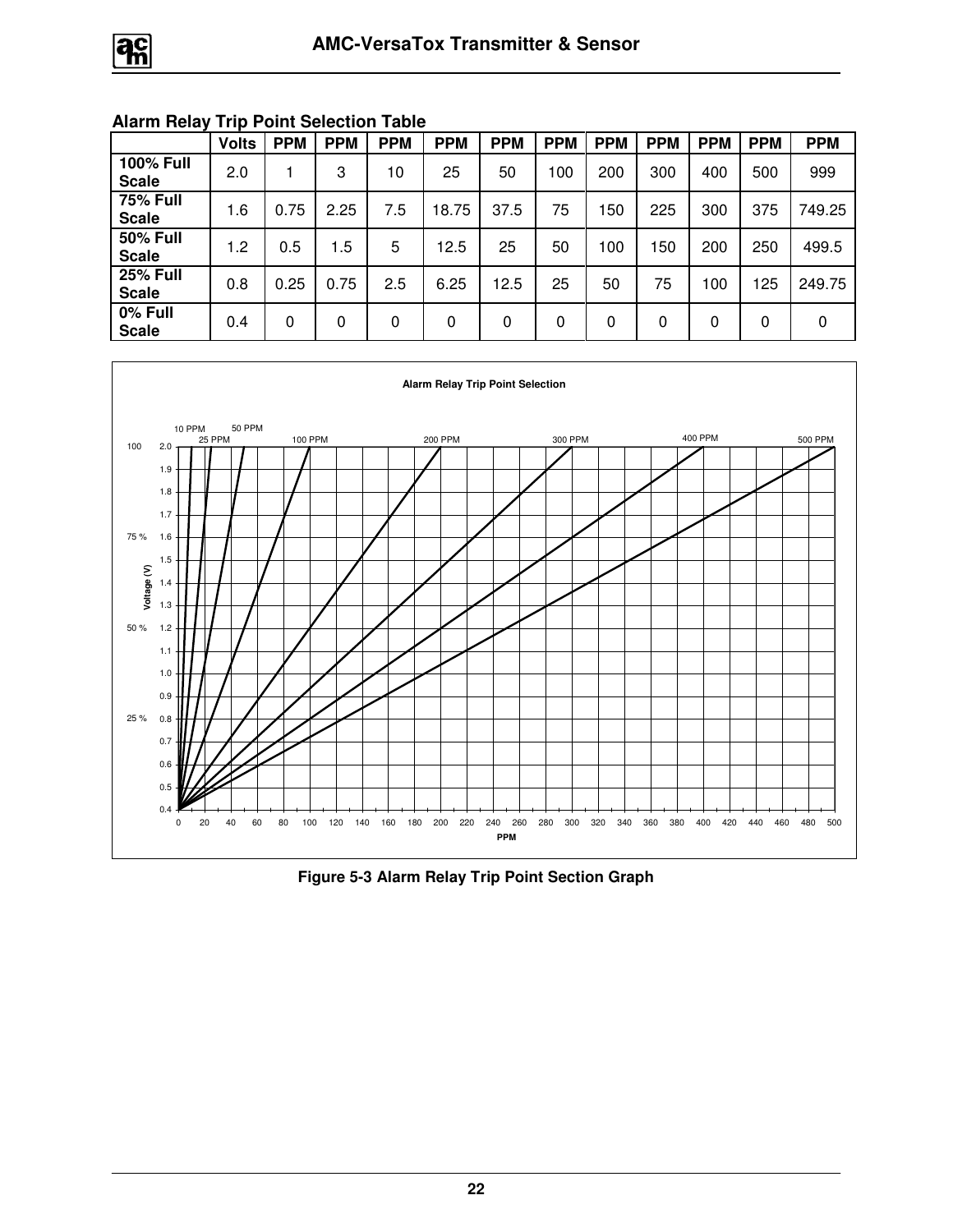



**Figure 5-4 Alarm Relay Trip Point Procedure**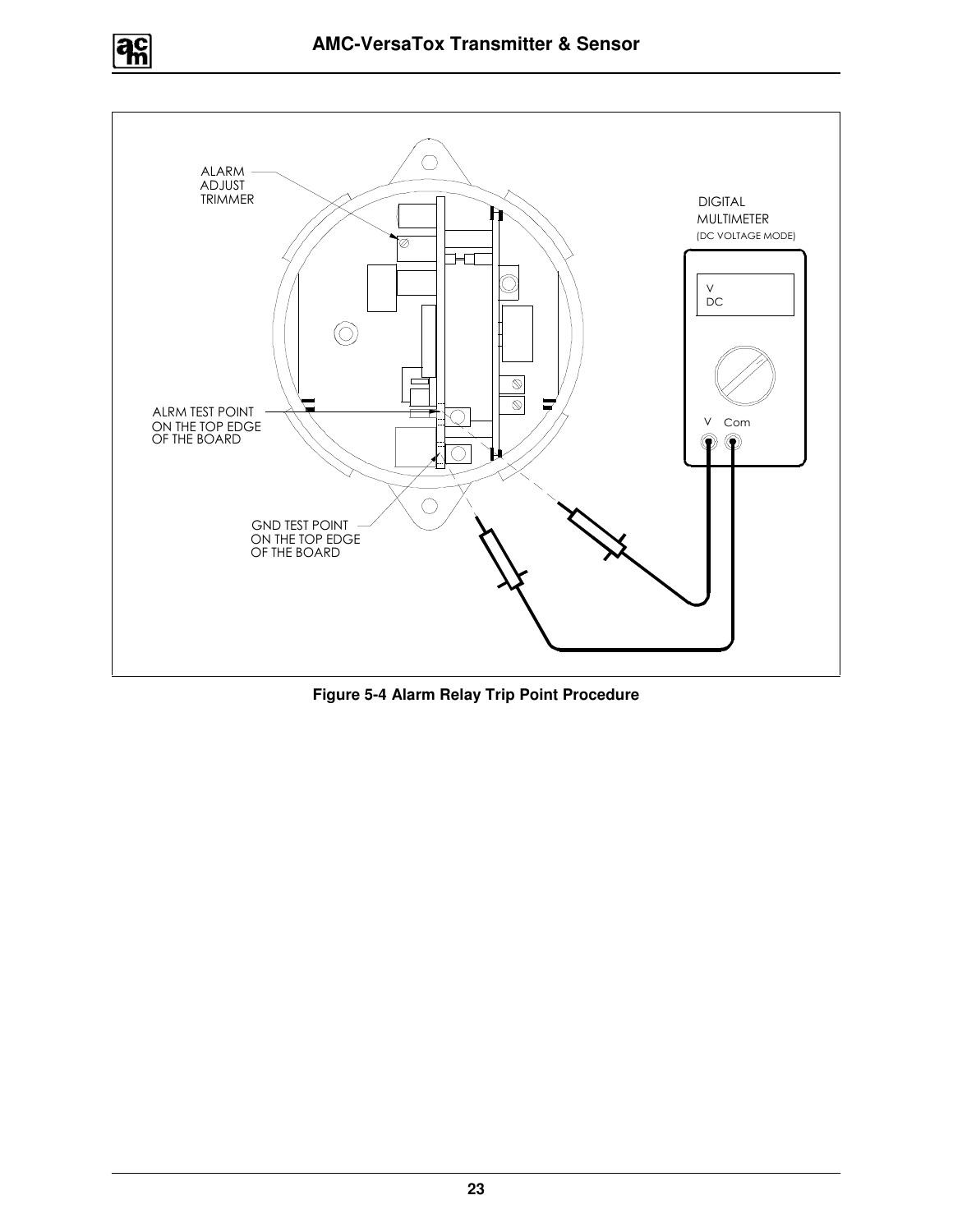

# 6 MAINTENANCE

Maintenance is a very important activity that should be done at the proper time intervals, which are discussed below.

## **6.1 GENERAL**

Verification of operation should be done at least once every 6 months. For highly demanding applications more frequent verification is recommended.

The AMC-VersaTox sensor/transmitter unit should be brushed or wiped as required, depending on the rate of accumulation of any dust or dirt.

To avoid sensor damage, the unit MUST NOT be submerged in any liquids. Hosing or splashing of the unit with any liquids must also be avoided.

## **6.2 SCHEDULED CALIBRATION**

Scheduled calibration is critical in maintaining proper function of gas sensor/transmitters.

It is recommended that the AMC-VersaTox be calibrated a minimum of twice a year.

As mentioned, Armstrong Monitoring offers a number of different maintenance plans to suit your requirements see section 5.2.

## **6.3 SENSOR/TRANSMITTER REPLACEMENT**

When its signal is greatly reduced or unstable, the sensor/transmitter replacement is required; see section 2.1 for replacement sensor P/N.

#### **6.3.1 Installation/Replacement of extruded sensors**

To access field wiring for the VersaTox

- 1. Remove AMC VersaTox Lid
- 2. Unscrew Terminal Adapter Housing for Sensor
- 3. Remove sensor with needle-nose pliers, or equivalent
- Note: Use extreme caution when handling sensor, sensor should be removed with ease as to not bend/break the pins
	- 4. Remove VersaTox Transmitter/Display/Relay Module from housing, refer to section 4.2 for wiring